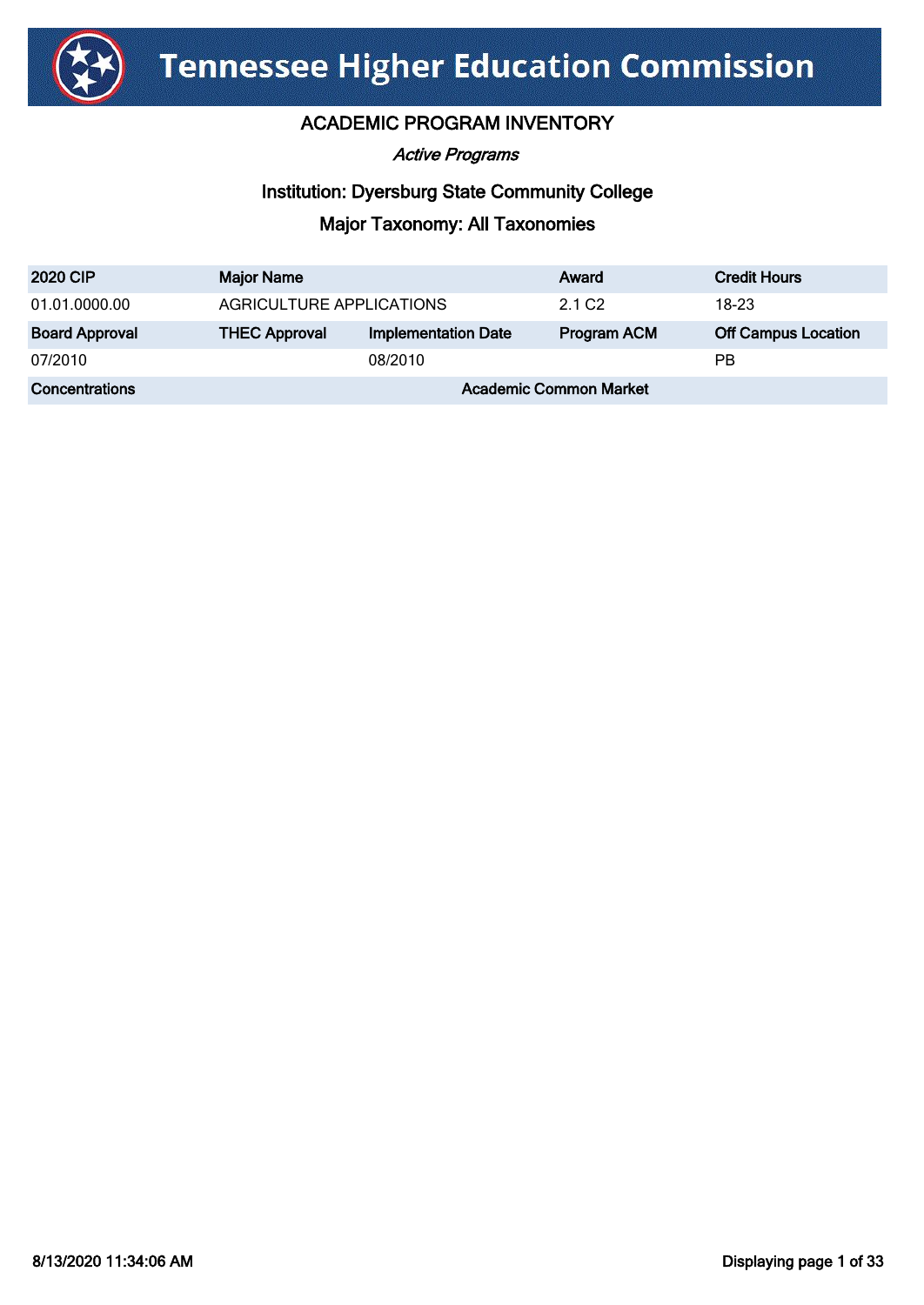

Active Programs

# Institution: Dyersburg State Community College

| <b>2020 CIP</b>       | <b>Major Name</b>             |                            | Award       | <b>Credit Hours</b>        |
|-----------------------|-------------------------------|----------------------------|-------------|----------------------------|
| 06.11.0103.00         | <b>IT TECHNICIAN</b>          |                            | 2.1 C1      | 18                         |
| <b>Board Approval</b> | <b>THEC Approval</b>          | <b>Implementation Date</b> | Program ACM | <b>Off Campus Location</b> |
| AUG 2020              |                               | <b>FALL 2020</b>           |             |                            |
| <b>Concentrations</b> | <b>Academic Common Market</b> |                            |             |                            |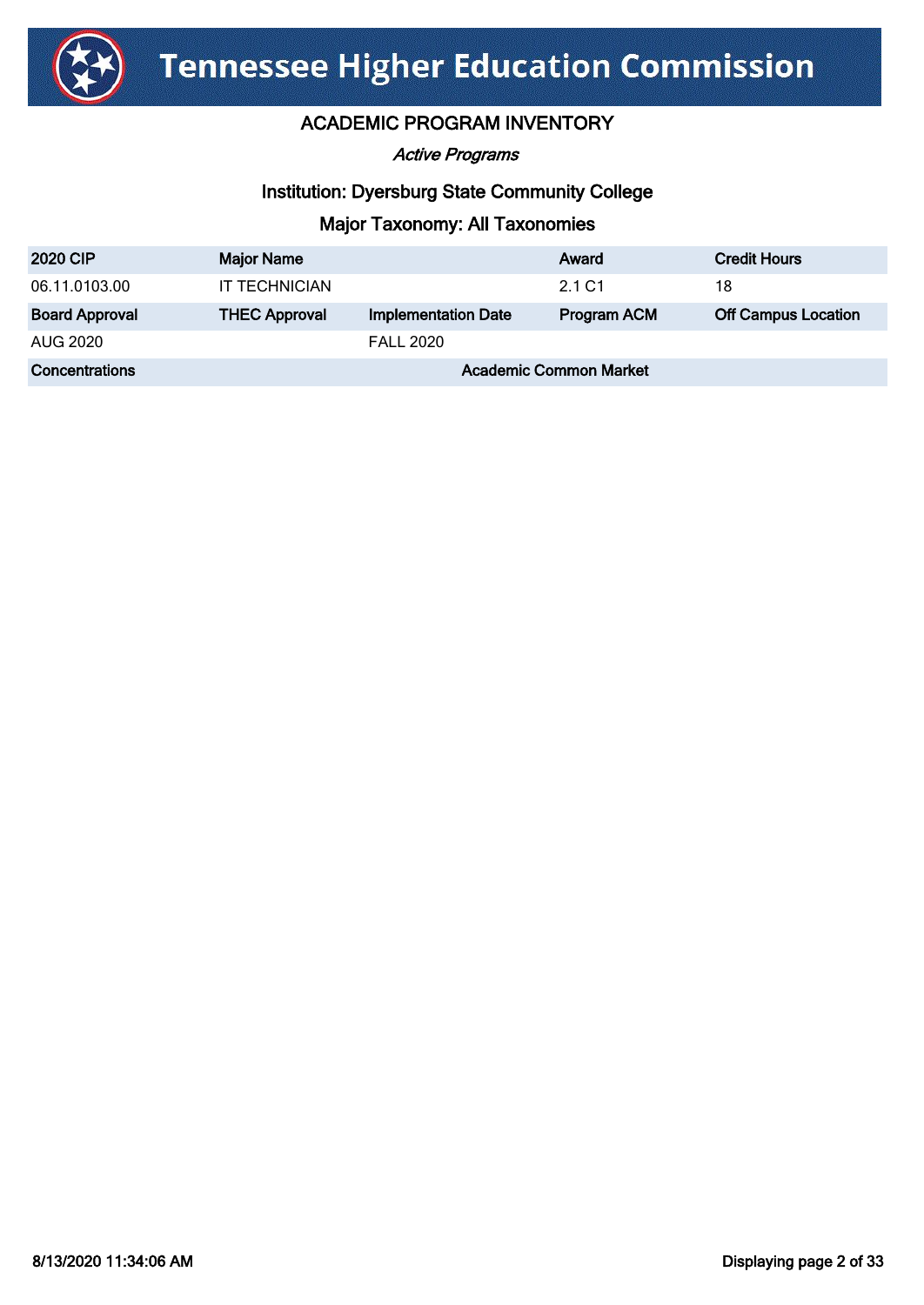

#### Active Programs

#### Institution: Dyersburg State Community College

#### Major Taxonomy: All Taxonomies

| <b>2020 CIP</b>       | <b>Major Name</b>               |                            | Award              | <b>Credit Hours</b>        |
|-----------------------|---------------------------------|----------------------------|--------------------|----------------------------|
| 06.11.0103.00         | COMPUTER INFORMATION TECHNOLOGY |                            | 2.3 AAS            | 63                         |
| <b>Board Approval</b> | <b>THEC Approval</b>            | <b>Implementation Date</b> | <b>Program ACM</b> | <b>Off Campus Location</b> |
|                       | $1 - 27 - 00$                   |                            |                    | РB                         |
| Concentrations        | <b>Academic Common Market</b>   |                            |                    |                            |

**NETWORKING** 

software application (p/o Dec 2019)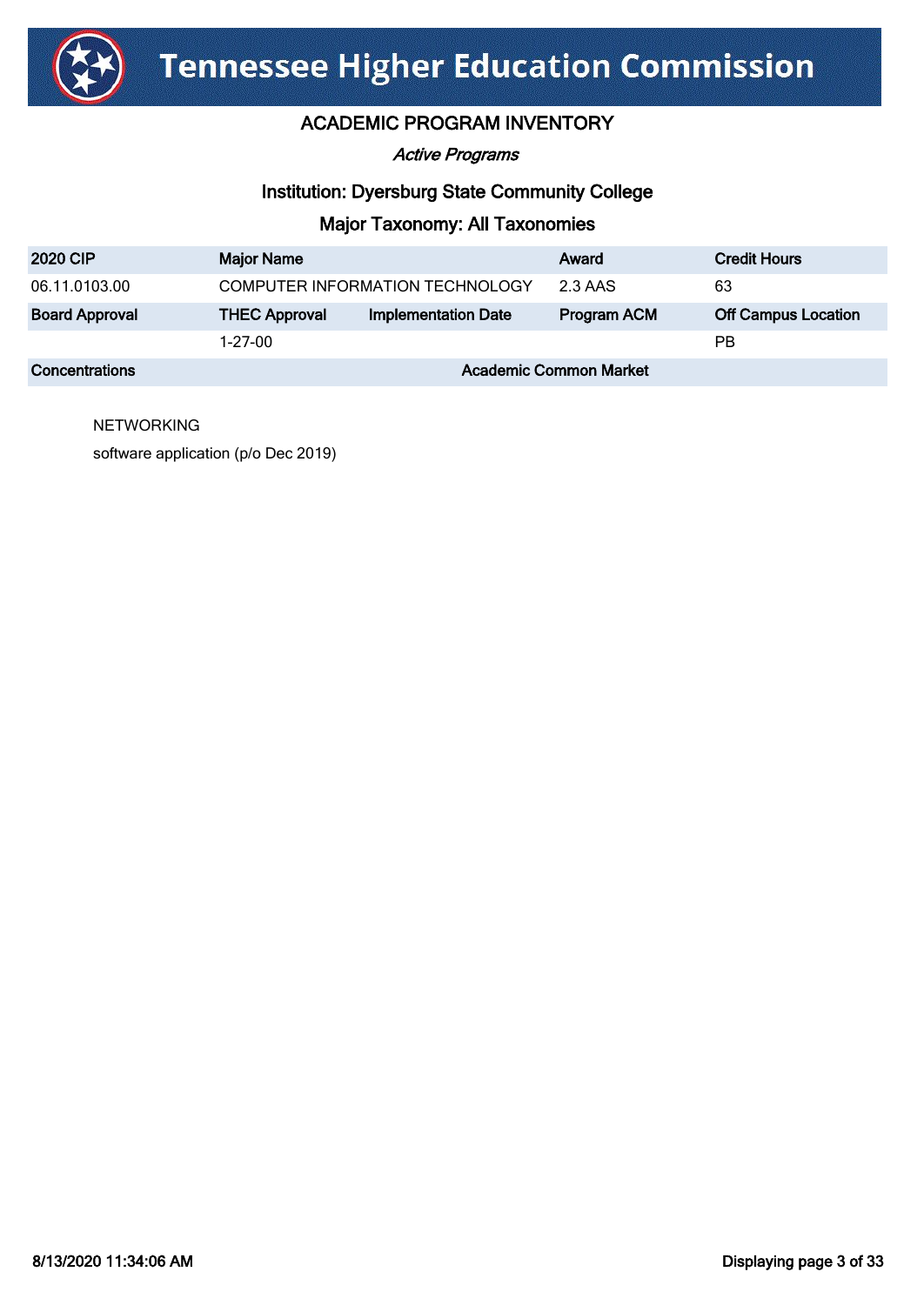

Active Programs

## Institution: Dyersburg State Community College

| <b>2020 CIP</b>       | <b>Major Name</b>                          |                            | Award       | <b>Credit Hours</b>        |
|-----------------------|--------------------------------------------|----------------------------|-------------|----------------------------|
| 06.11.0401.00         | COMPUTER SYSTEMS OPERATIONS<br>MAINTENANCE |                            | 2.1 C1      | 21                         |
| <b>Board Approval</b> | <b>THEC Approval</b>                       | <b>Implementation Date</b> | Program ACM | <b>Off Campus Location</b> |
|                       | AUG 2000                                   |                            |             | РB                         |
| <b>Concentrations</b> | <b>Academic Common Market</b>              |                            |             |                            |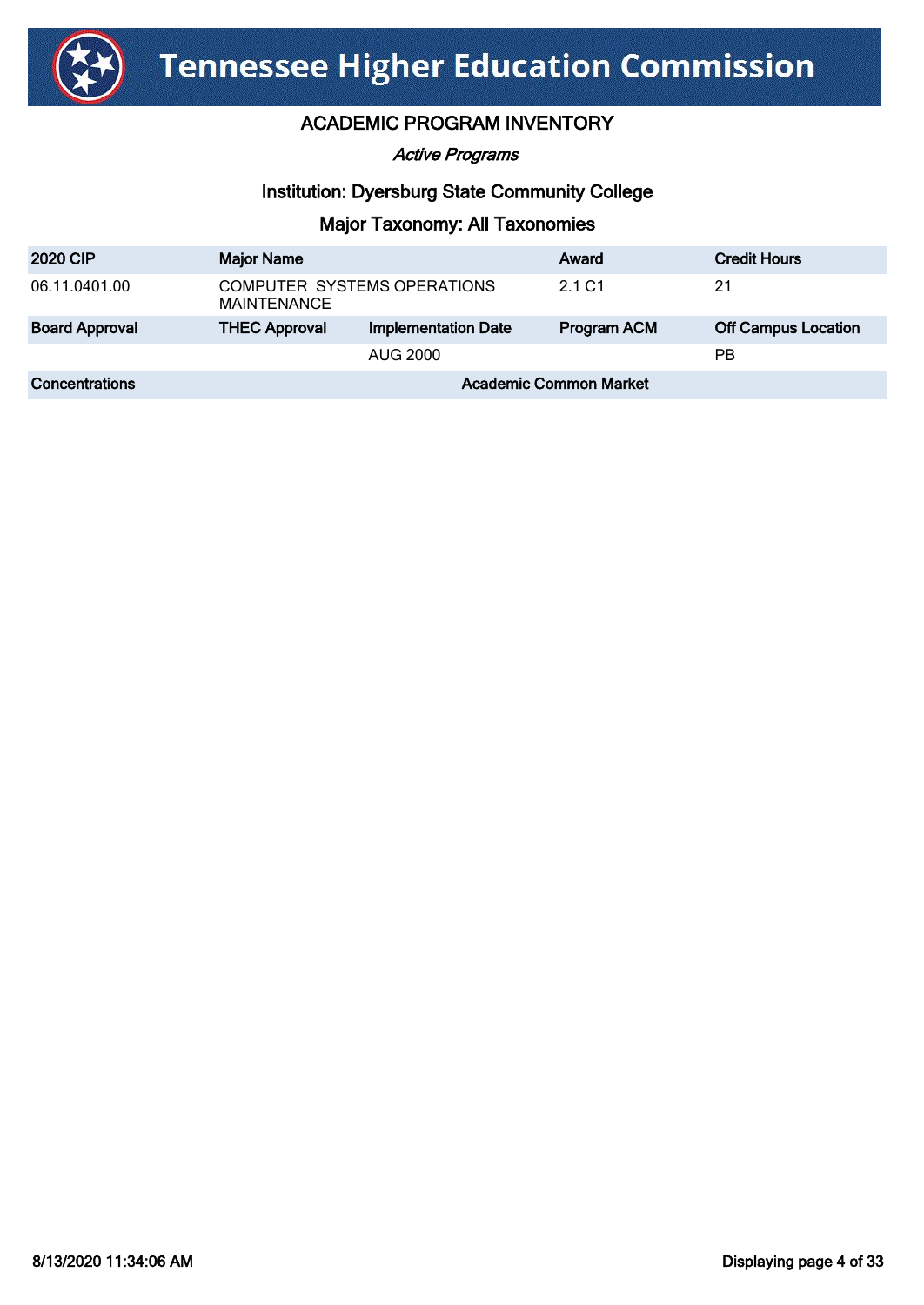

Active Programs

# Institution: Dyersburg State Community College

| <b>2020 CIP</b>       | <b>Major Name</b>             |                            | Award              | <b>Credit Hours</b>        |
|-----------------------|-------------------------------|----------------------------|--------------------|----------------------------|
| 08.13.0101.00         | <b>TEACHING</b>               |                            | 2.3 AST            | 65                         |
| <b>Board Approval</b> | <b>THEC Approval</b>          | <b>Implementation Date</b> | <b>Program ACM</b> | <b>Off Campus Location</b> |
| $12 - 05$             | 01-06                         | 08-06                      |                    | РB                         |
| Concentrations        | <b>Academic Common Market</b> |                            |                    |                            |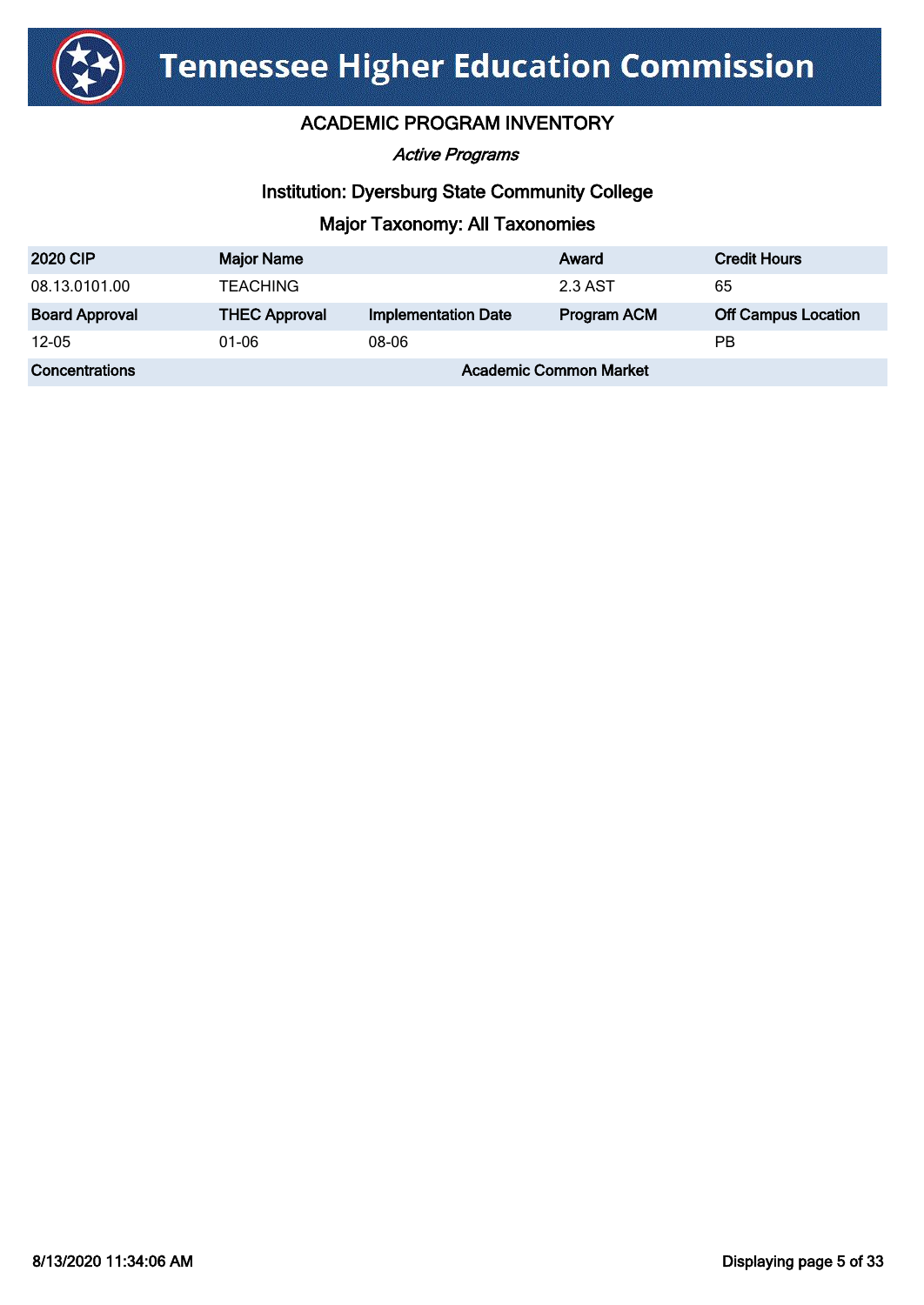

Active Programs

# Institution: Dyersburg State Community College

| <b>2020 CIP</b>       | <b>Major Name</b>              |                            | Award              | <b>Credit Hours</b>        |
|-----------------------|--------------------------------|----------------------------|--------------------|----------------------------|
| 09.15.0000.01         | ENGINEERING SYSTEMS TECHNOLOGY |                            | 2.3 AAS            | 60                         |
| <b>Board Approval</b> | <b>THEC Approval</b>           | <b>Implementation Date</b> | <b>Program ACM</b> | <b>Off Campus Location</b> |
| <b>DEC 2013</b>       |                                | <b>JAN 2014</b>            |                    | <b>PB</b>                  |
| Concentrations        | <b>Academic Common Market</b>  |                            |                    |                            |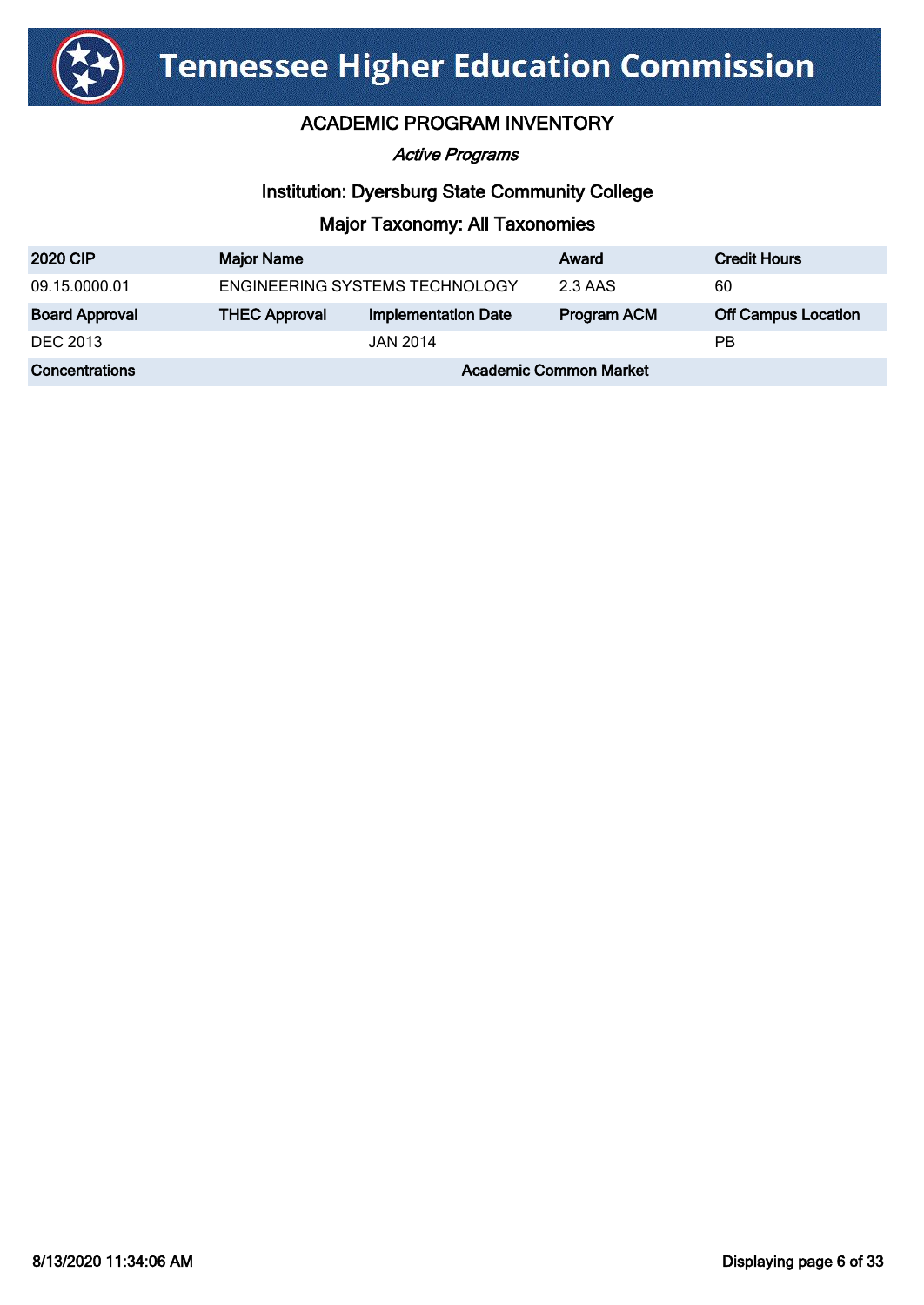

Active Programs

# Institution: Dyersburg State Community College

| <b>2020 CIP</b>       | <b>Major Name</b>                                        |                            | Award              | <b>Credit Hours</b>        |
|-----------------------|----------------------------------------------------------|----------------------------|--------------------|----------------------------|
| 09.15.0303.00         | ELECTRICAL MAINTENANCE<br><b>FUNDAMENTALS TECHNICIAN</b> |                            | 2.1 C1             | 21                         |
| <b>Board Approval</b> | <b>THEC Approval</b>                                     | <b>Implementation Date</b> | <b>Program ACM</b> | <b>Off Campus Location</b> |
| AUG 2020              |                                                          | <b>FALL 2020</b>           |                    |                            |
| Concentrations        | <b>Academic Common Market</b>                            |                            |                    |                            |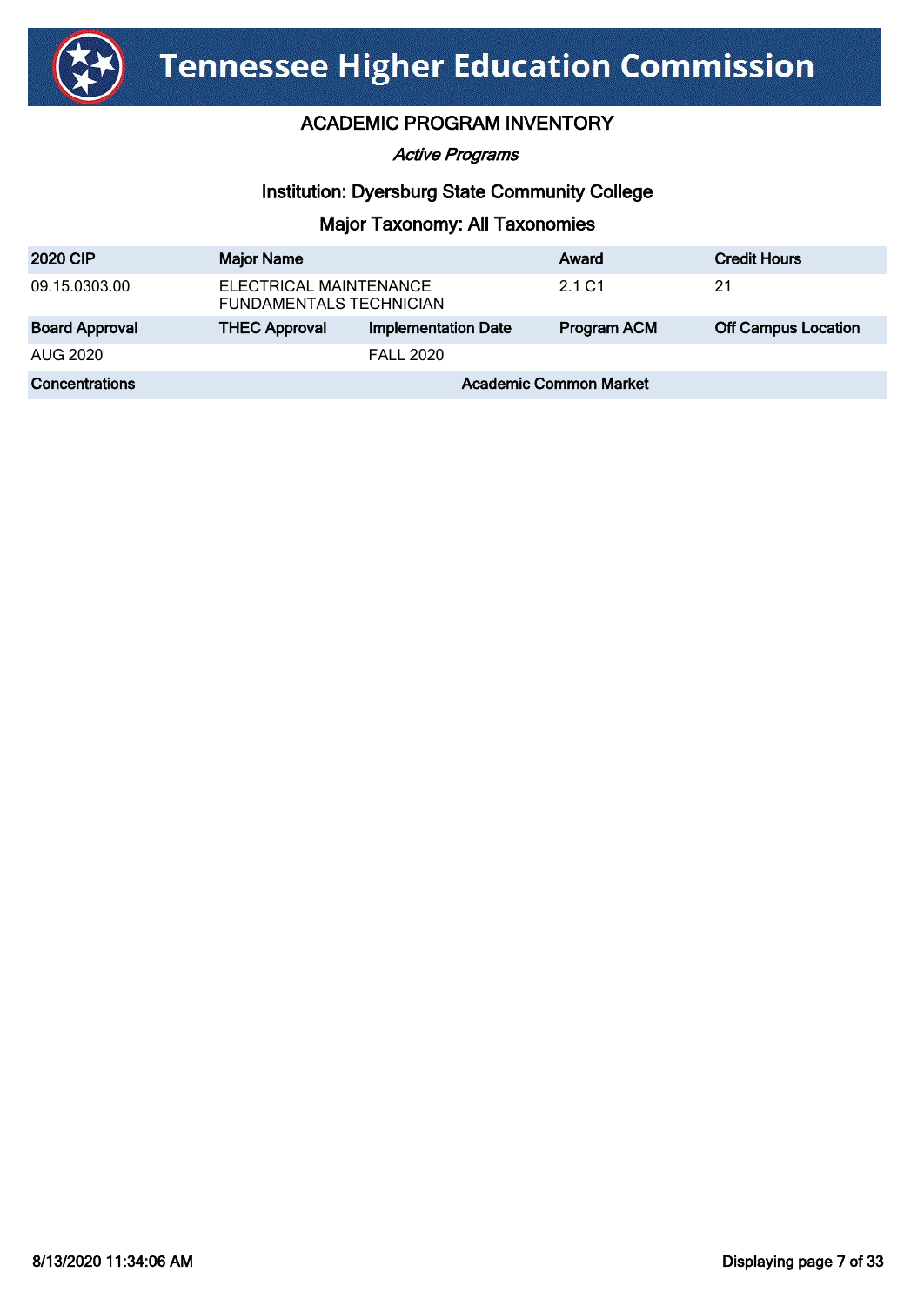

Active Programs

## Institution: Dyersburg State Community College

| <b>2020 CIP</b>       | <b>Major Name</b>             |                            | Award              | <b>Credit Hours</b>        |
|-----------------------|-------------------------------|----------------------------|--------------------|----------------------------|
| 09.15.0403.00         | <b>MECHATRONICS</b>           |                            | 2.1 C1             | 18                         |
| <b>Board Approval</b> | <b>THEC Approval</b>          | <b>Implementation Date</b> | <b>Program ACM</b> | <b>Off Campus Location</b> |
| <b>AUG 2020</b>       |                               | <b>FALL 2020</b>           |                    |                            |
| Concentrations        | <b>Academic Common Market</b> |                            |                    |                            |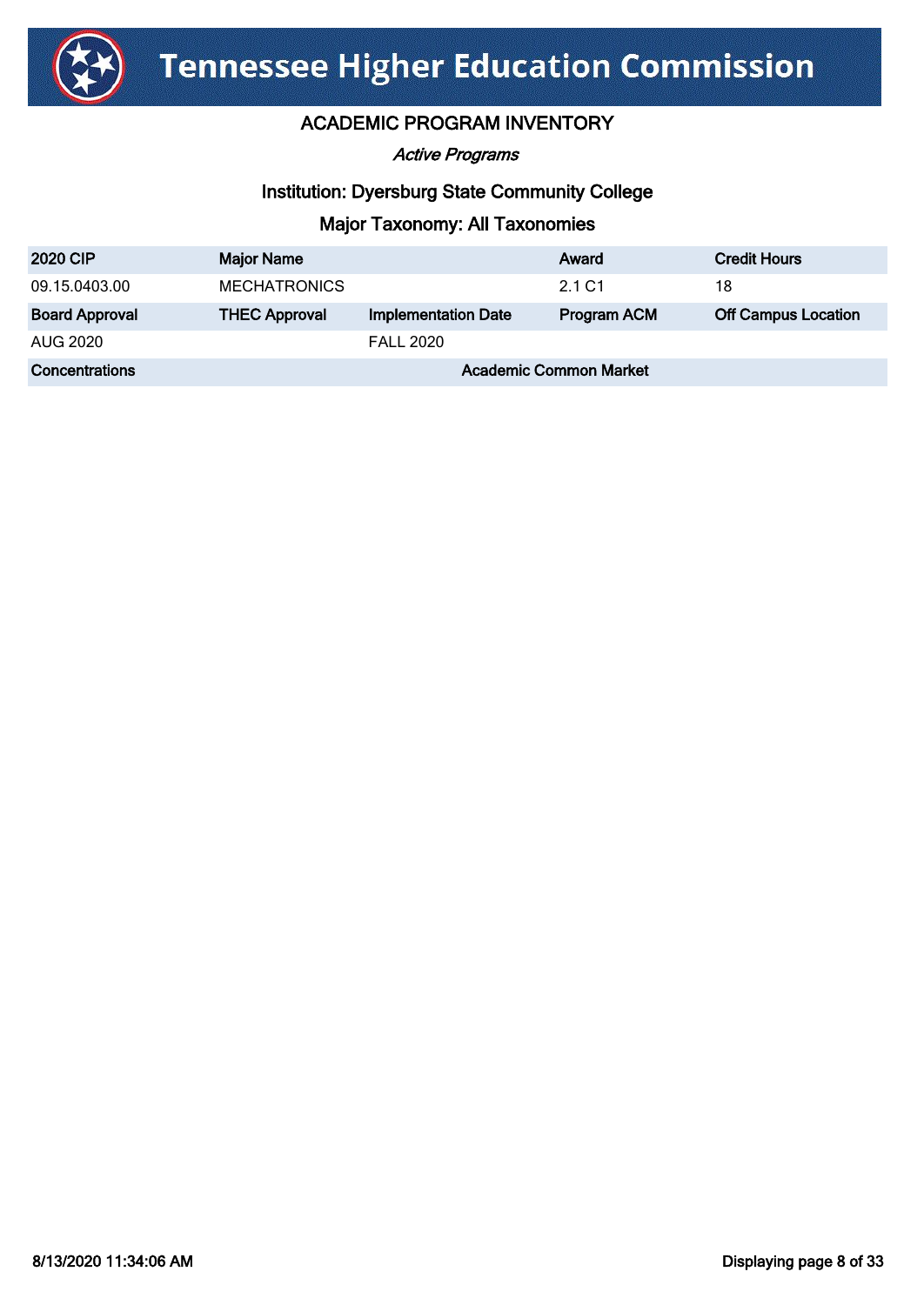

Active Programs

## Institution: Dyersburg State Community College

| <b>2020 CIP</b>       | <b>Major Name</b>                             |                            | Award       | <b>Credit Hours</b>        |
|-----------------------|-----------------------------------------------|----------------------------|-------------|----------------------------|
| 09.15.0805.00         | MECHANICAL MAINTENANCE<br><b>FUNDAMENTALS</b> |                            | 2.1 C1      | 21                         |
| <b>Board Approval</b> | <b>THEC Approval</b>                          | <b>Implementation Date</b> | Program ACM | <b>Off Campus Location</b> |
| AUG 2020              |                                               | <b>FALL 2020</b>           |             |                            |
| Concentrations        | <b>Academic Common Market</b>                 |                            |             |                            |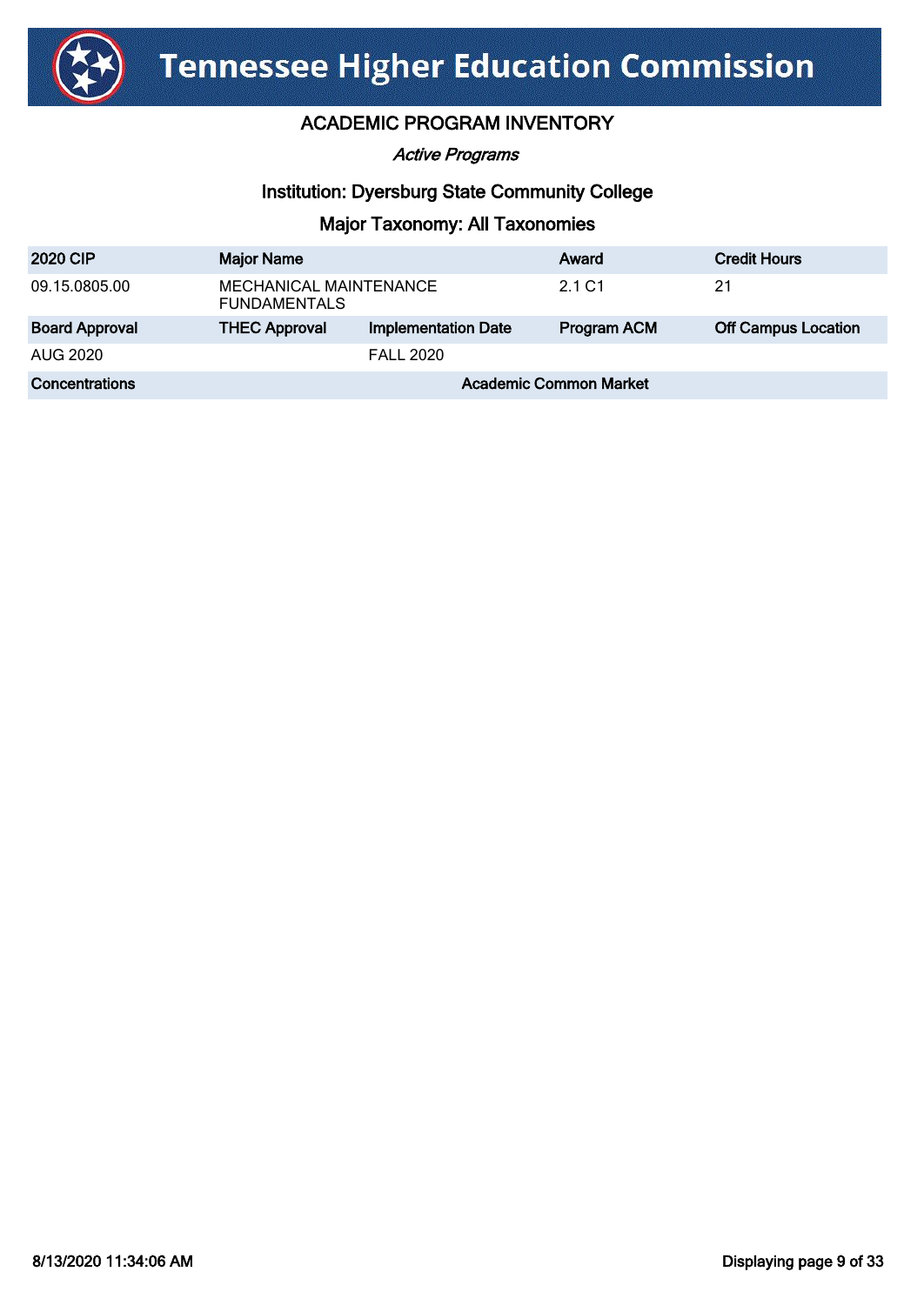

Active Programs

# Institution: Dyersburg State Community College

| <b>2020 CIP</b>       | <b>Major Name</b>             |                            | Award       | <b>Credit Hours</b>        |
|-----------------------|-------------------------------|----------------------------|-------------|----------------------------|
| 12.19.0706.00         | EARLY CHILDHOOD EDUCATION     |                            | 2.3 AAS     | 61                         |
| <b>Board Approval</b> | <b>THEC Approval</b>          | <b>Implementation Date</b> | Program ACM | <b>Off Campus Location</b> |
|                       | 12/19/99                      |                            |             |                            |
| <b>Concentrations</b> | <b>Academic Common Market</b> |                            |             |                            |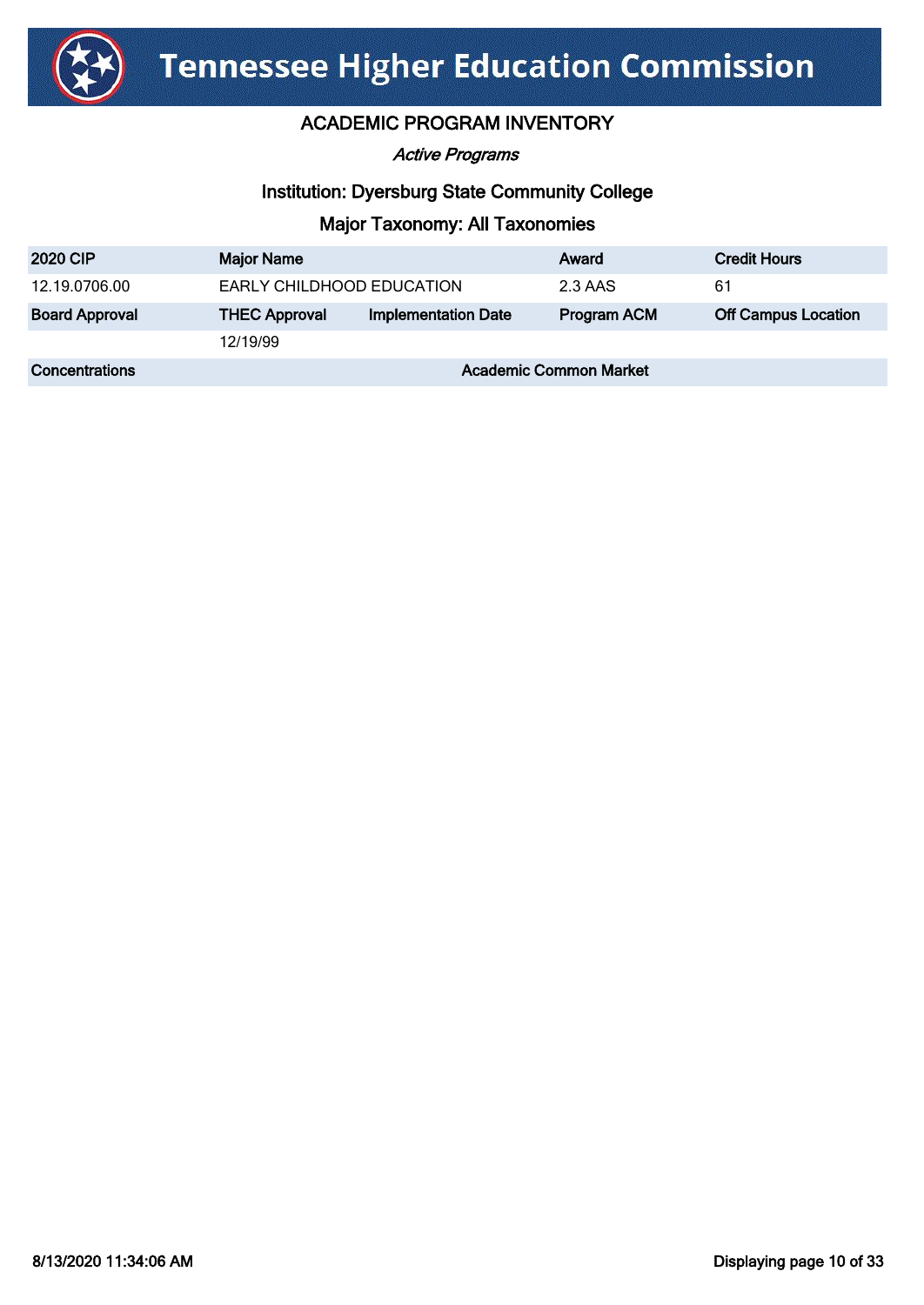

Active Programs

# Institution: Dyersburg State Community College

| <b>2020 CIP</b>       | <b>Major Name</b>             |                            | Award              | <b>Credit Hours</b>        |
|-----------------------|-------------------------------|----------------------------|--------------------|----------------------------|
| 12.19.0706.00         | EARLY CHILDHOOD EDUCATION     |                            | 2.2 C1             | 24                         |
| <b>Board Approval</b> | <b>THEC Approval</b>          | <b>Implementation Date</b> | <b>Program ACM</b> | <b>Off Campus Location</b> |
|                       |                               | <b>FALL 1998</b>           |                    |                            |
| <b>Concentrations</b> | <b>Academic Common Market</b> |                            |                    |                            |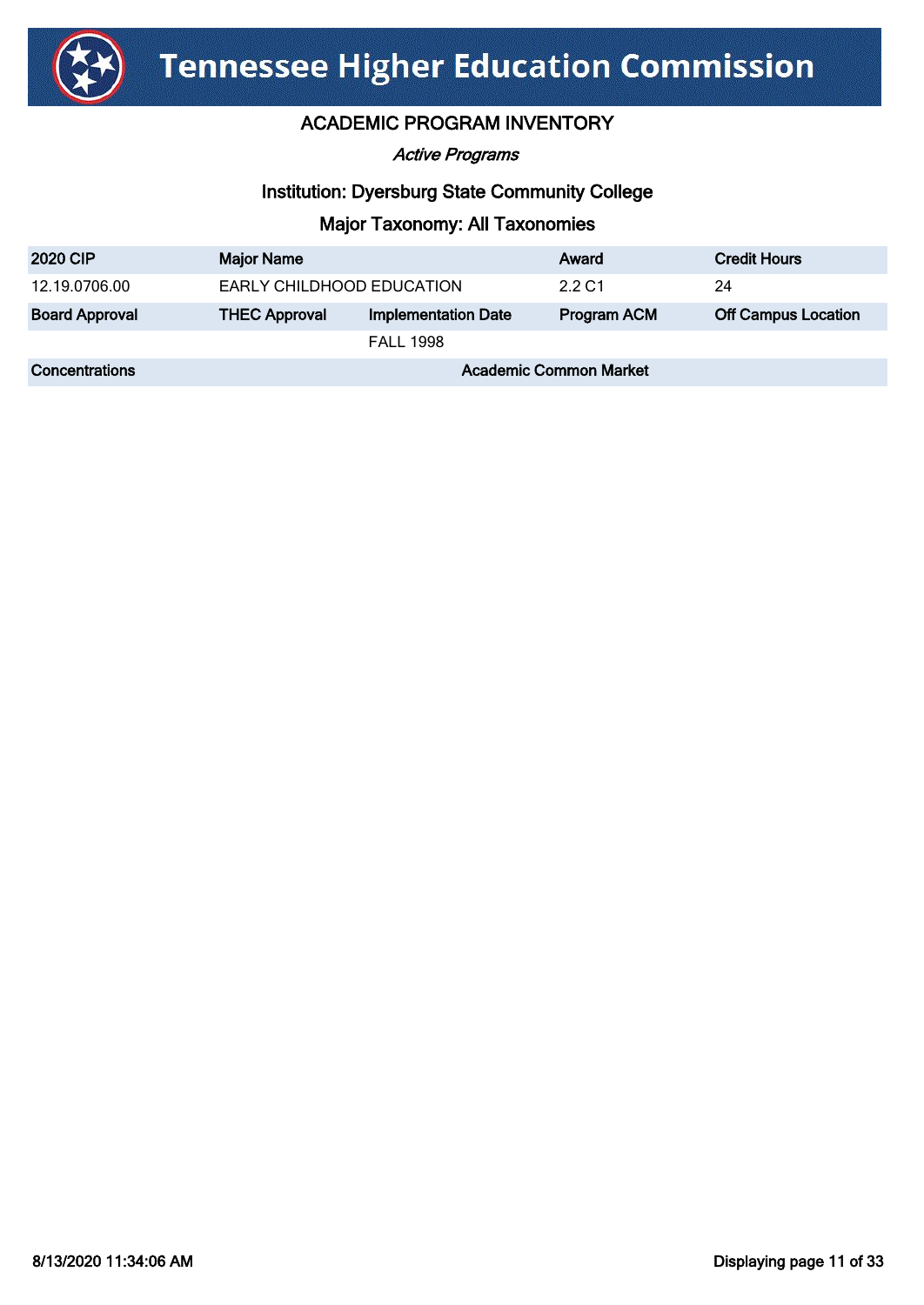

Active Programs

## Institution: Dyersburg State Community College

| <b>2020 CIP</b>       | <b>Major Name</b>             |                            | Award              | <b>Credit Hours</b>        |
|-----------------------|-------------------------------|----------------------------|--------------------|----------------------------|
| 12.19.0706.00         | CHILD DEVELOPMENT             |                            | 2.1 C1             | 12                         |
| <b>Board Approval</b> | <b>THEC Approval</b>          | <b>Implementation Date</b> | <b>Program ACM</b> | <b>Off Campus Location</b> |
| JAN 2012              |                               | <b>JAN 2012</b>            |                    | AA. PB                     |
| Concentrations        | <b>Academic Common Market</b> |                            |                    |                            |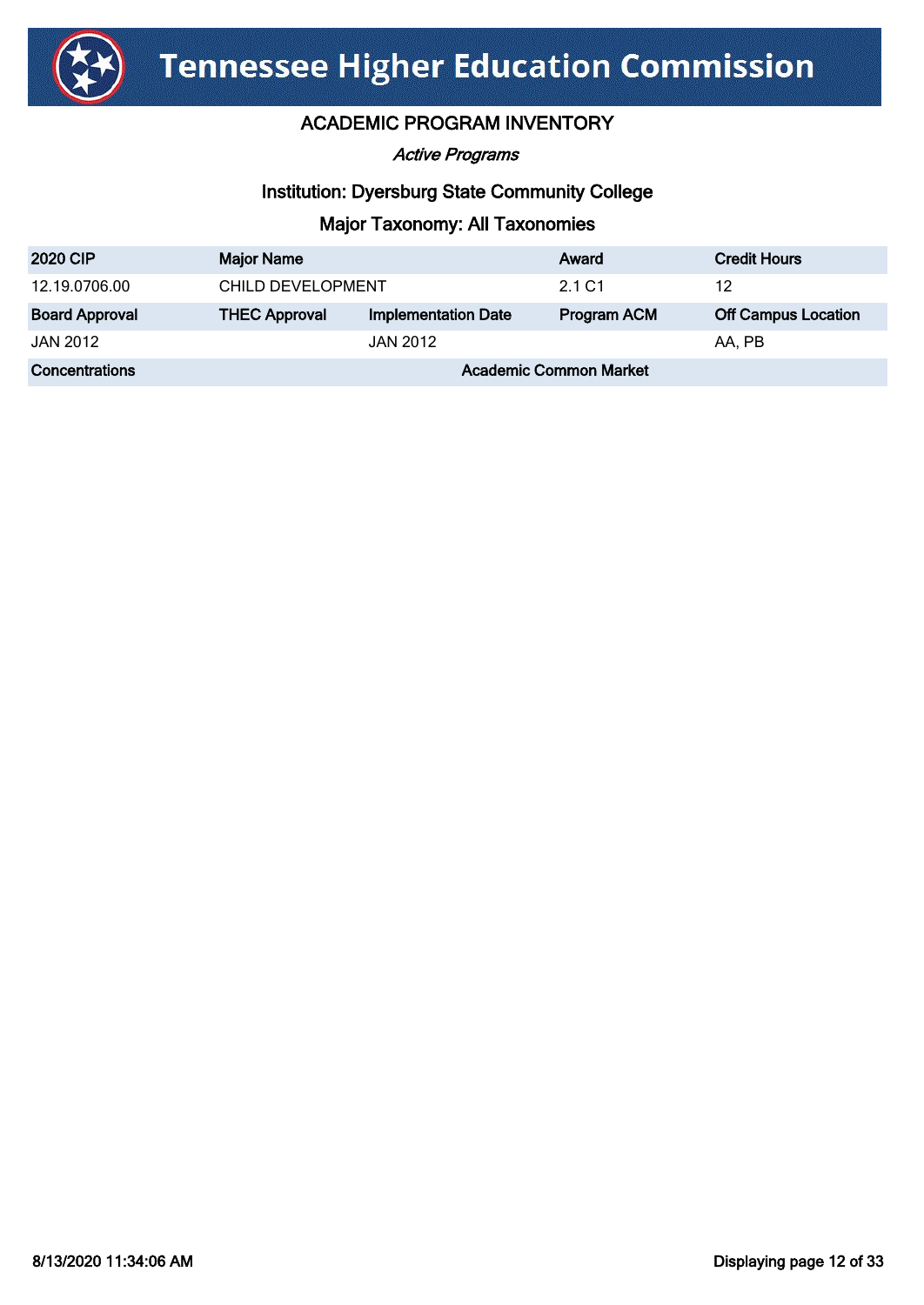

Active Programs

# Institution: Dyersburg State Community College

| <b>2020 CIP</b>       | <b>Major Name</b>             |                            | Award              | <b>Credit Hours</b>        |
|-----------------------|-------------------------------|----------------------------|--------------------|----------------------------|
| 12.19.0708.00         | EARLY CHILDHOOD ADMINISTRATOR |                            | 2.1 C <sub>1</sub> | 18                         |
| <b>Board Approval</b> | <b>THEC Approval</b>          | <b>Implementation Date</b> | <b>Program ACM</b> | <b>Off Campus Location</b> |
| AUG 2020              |                               | SPRING 202                 |                    |                            |
| <b>Concentrations</b> | <b>Academic Common Market</b> |                            |                    |                            |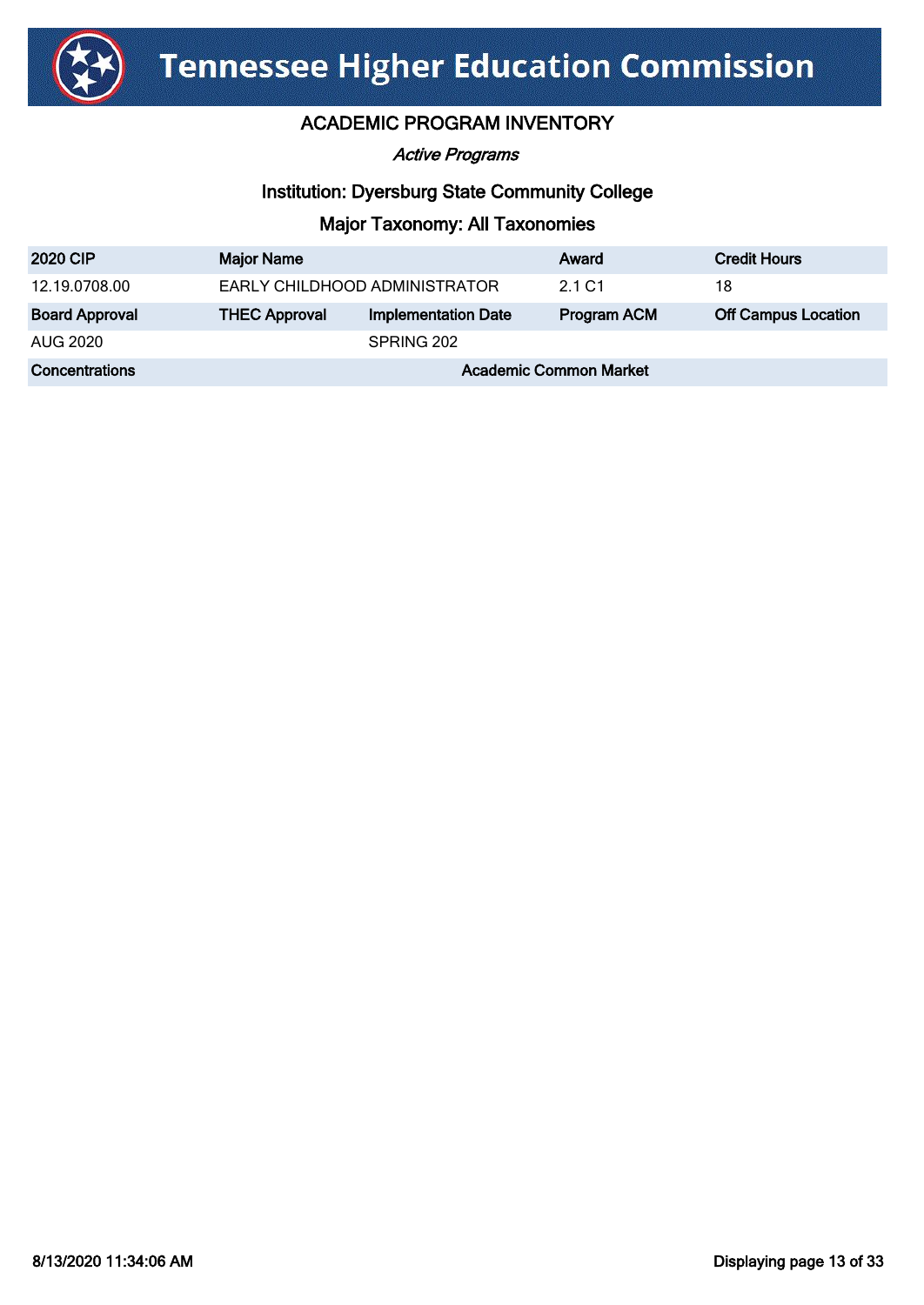

Active Programs

# Institution: Dyersburg State Community College

| <b>2020 CIP</b>       | <b>Major Name</b>             |                            | Award              | <b>Credit Hours</b>        |
|-----------------------|-------------------------------|----------------------------|--------------------|----------------------------|
| 12.19.0711.00         | INFANT TODDLER                |                            | 2.1 C1             | 18                         |
| <b>Board Approval</b> | <b>THEC Approval</b>          | <b>Implementation Date</b> | <b>Program ACM</b> | <b>Off Campus Location</b> |
| AUG 2020              |                               | SPRING 202                 |                    |                            |
| Concentrations        | <b>Academic Common Market</b> |                            |                    |                            |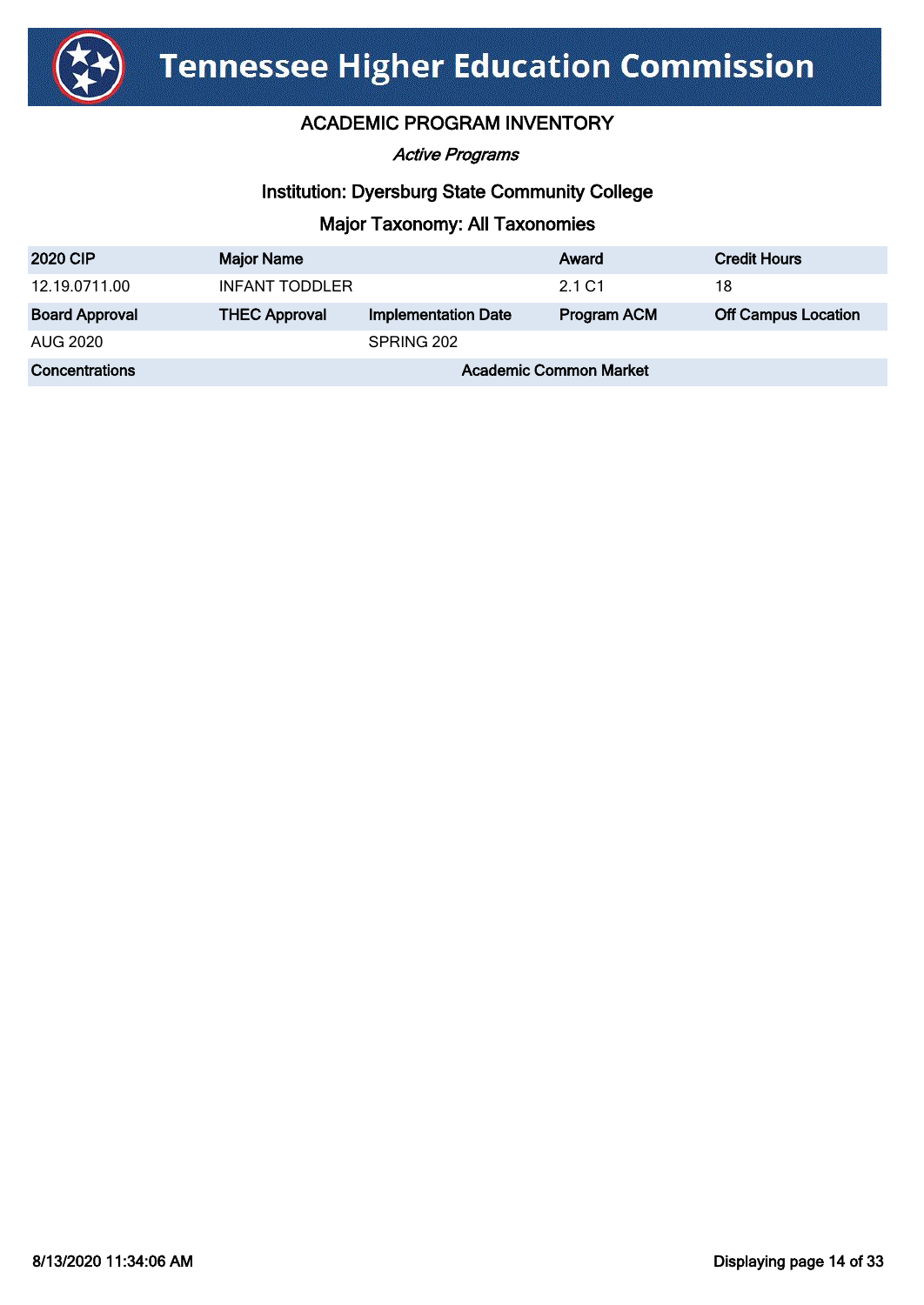

Active Programs

## Institution: Dyersburg State Community College

| <b>2020 CIP</b>       | <b>Major Name</b>             |                            | Award              | <b>Credit Hours</b>        |
|-----------------------|-------------------------------|----------------------------|--------------------|----------------------------|
| 16.24.0101.01         | UNIVERSITY PARALLEL           |                            | 2.3 AA             | 60-63                      |
| <b>Board Approval</b> | <b>THEC Approval</b>          | <b>Implementation Date</b> | <b>Program ACM</b> | <b>Off Campus Location</b> |
|                       | 10/04/69                      |                            |                    |                            |
| <b>Concentrations</b> | <b>Academic Common Market</b> |                            |                    |                            |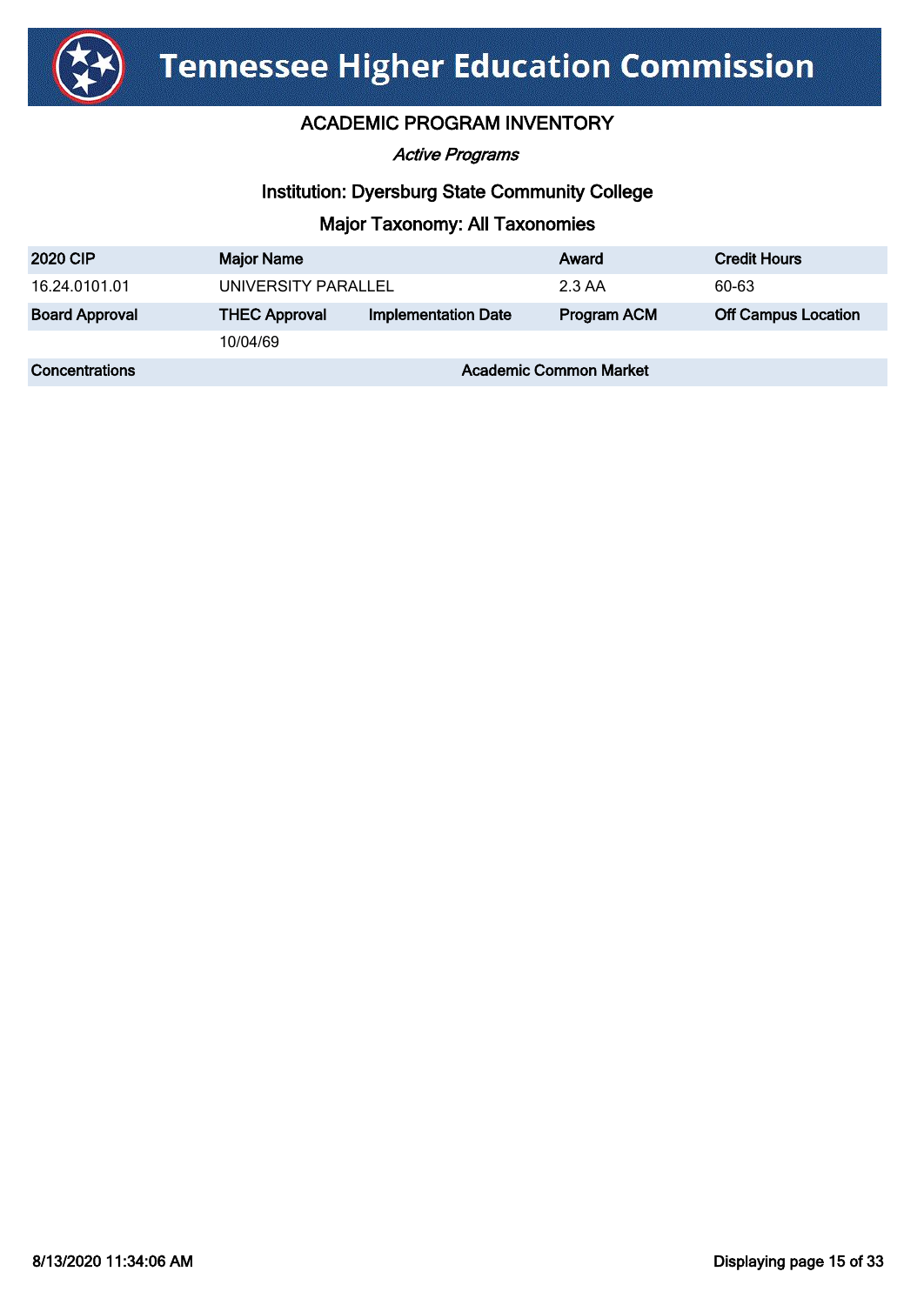

Active Programs

# Institution: Dyersburg State Community College

| <b>2020 CIP</b>       | <b>Major Name</b>             |                            | Award              | <b>Credit Hours</b>        |
|-----------------------|-------------------------------|----------------------------|--------------------|----------------------------|
| 16.24.0101.01         | <b>GENERAL EDUCATION CORE</b> |                            | 2.2 C <sub>2</sub> | 41                         |
| <b>Board Approval</b> | <b>THEC Approval</b>          | <b>Implementation Date</b> | <b>Program ACM</b> | <b>Off Campus Location</b> |
| <b>JUNE 2011</b>      | <b>JULY 2011</b>              | <b>AUG 2011</b>            |                    | AA, PB                     |
| <b>Concentrations</b> | <b>Academic Common Market</b> |                            |                    |                            |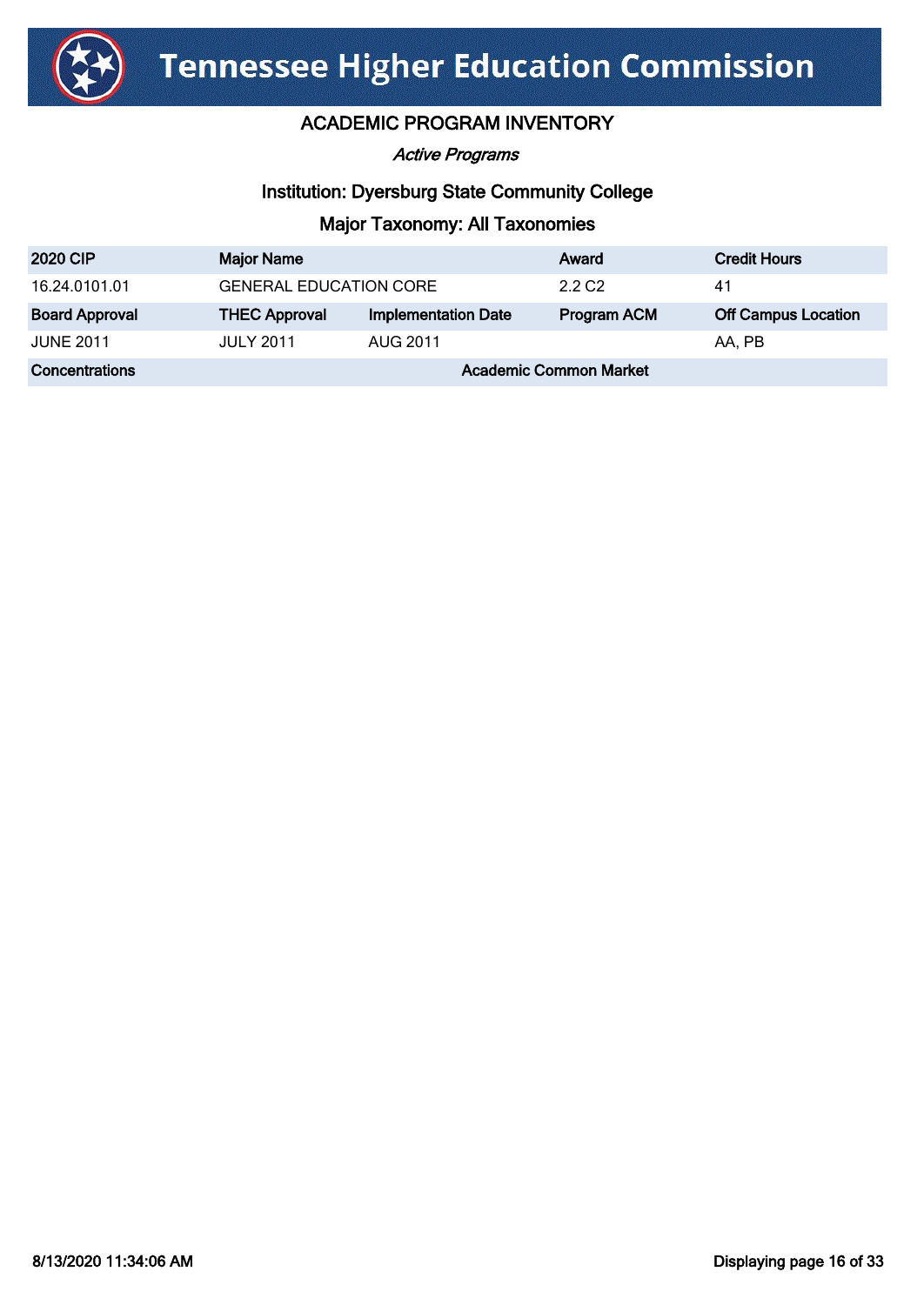

Active Programs

## Institution: Dyersburg State Community College

| <b>2020 CIP</b>       | <b>Major Name</b>             |                            | Award              | <b>Credit Hours</b>        |
|-----------------------|-------------------------------|----------------------------|--------------------|----------------------------|
| 16.24.0101.01         | UNIVERSITY PARALLEL           |                            | 2.3 AS             | 60-63                      |
| <b>Board Approval</b> | <b>THEC Approval</b>          | <b>Implementation Date</b> | <b>Program ACM</b> | <b>Off Campus Location</b> |
|                       | 10/4/69                       |                            |                    | AA, PB                     |
| Concentrations        | <b>Academic Common Market</b> |                            |                    |                            |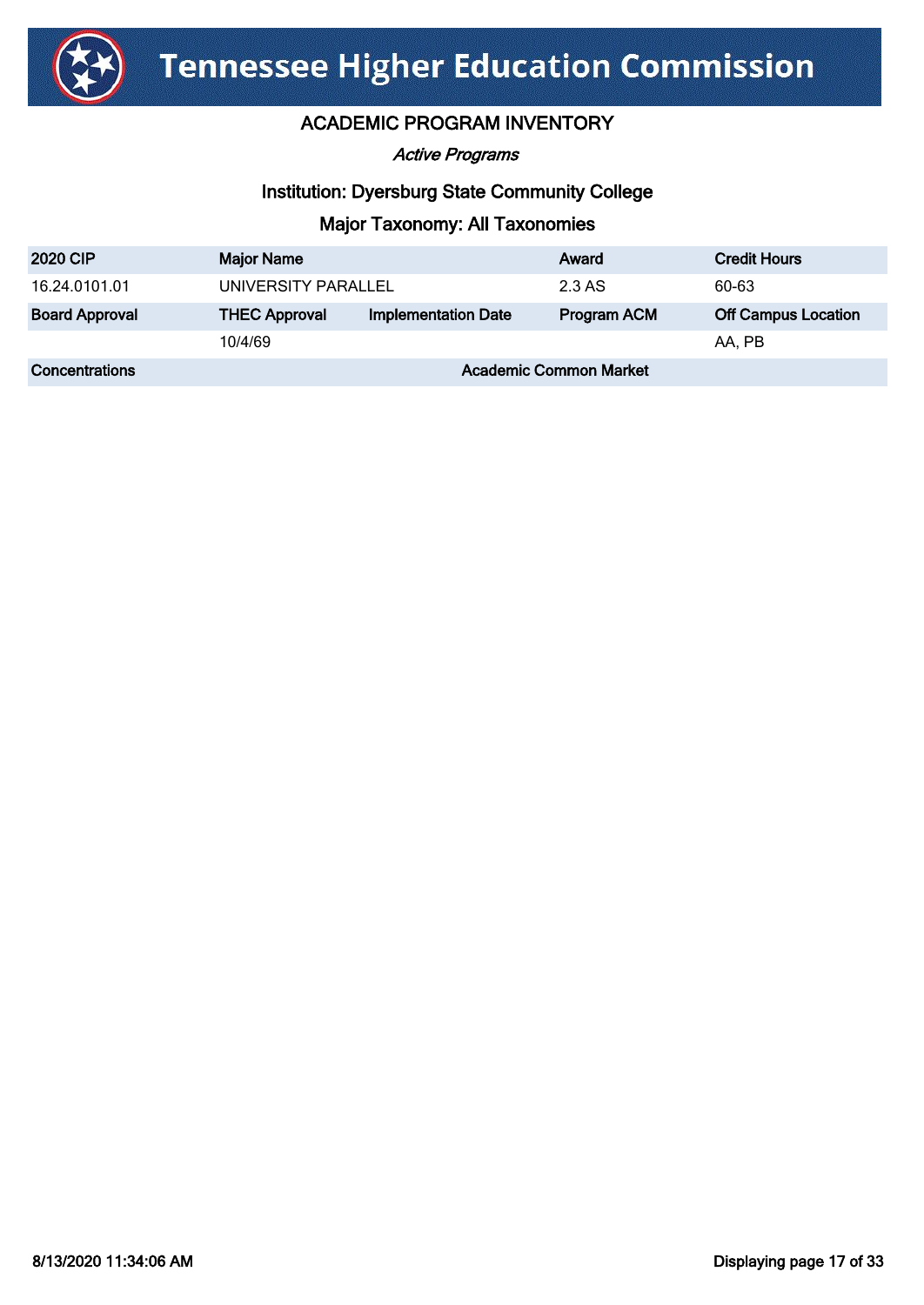

Active Programs

# Institution: Dyersburg State Community College

| <b>2020 CIP</b>       | <b>Major Name</b>             |                            | Award              | <b>Credit Hours</b>        |
|-----------------------|-------------------------------|----------------------------|--------------------|----------------------------|
| 27.43.0104.00         | <b>CRIMINAL JUSTICE</b>       |                            | 2.3 AAS            | 63                         |
| <b>Board Approval</b> | <b>THEC Approval</b>          | <b>Implementation Date</b> | <b>Program ACM</b> | <b>Off Campus Location</b> |
|                       |                               |                            |                    | <b>PB</b>                  |
| Concentrations        | <b>Academic Common Market</b> |                            |                    |                            |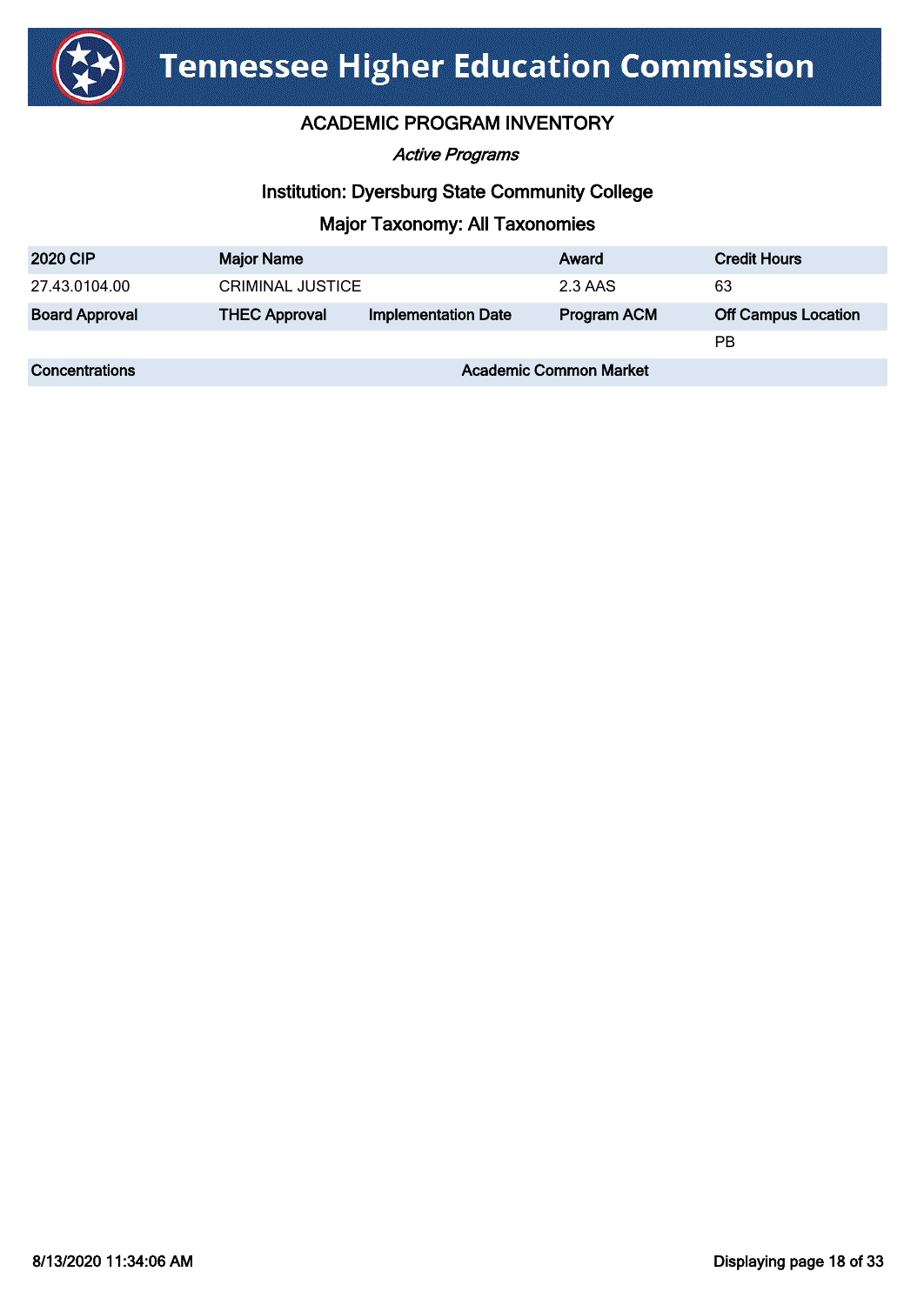

Active Programs

# Institution: Dyersburg State Community College

| <b>2020 CIP</b>       | <b>Major Name</b>               |                            | Award              | <b>Credit Hours</b>        |
|-----------------------|---------------------------------|----------------------------|--------------------|----------------------------|
| 27.43.0107.00         | CORRECTIONS AND LAW ENFORCEMENT |                            | 2.1 C <sub>1</sub> | 21                         |
| <b>Board Approval</b> | <b>THEC Approval</b>            | <b>Implementation Date</b> | <b>Program ACM</b> | <b>Off Campus Location</b> |
| 07/2010               |                                 | 08/2010                    |                    | РB                         |
| Concentrations        | <b>Academic Common Market</b>   |                            |                    |                            |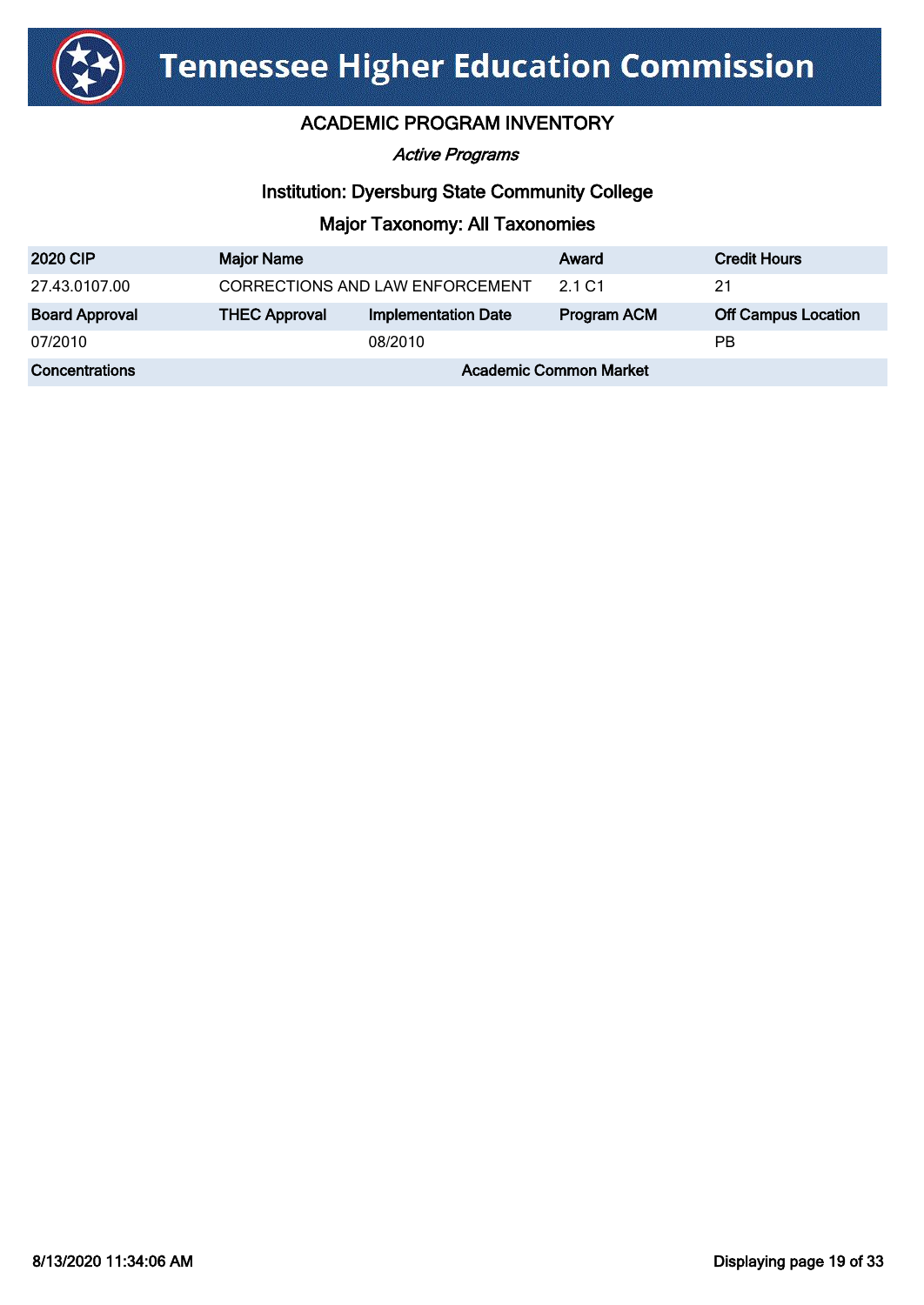

Active Programs

# Institution: Dyersburg State Community College

| <b>2020 CIP</b>       | <b>Major Name</b>               |                            | Award              | <b>Credit Hours</b>        |
|-----------------------|---------------------------------|----------------------------|--------------------|----------------------------|
| 29.47.0303.00         | CERTIFIED PRODUCTION TECHNICIAN |                            | 2.1 C <sub>1</sub> | 12                         |
| <b>Board Approval</b> | <b>THEC Approval</b>            | <b>Implementation Date</b> | <b>Program ACM</b> | <b>Off Campus Location</b> |
| <b>SEPT 2012</b>      |                                 | <b>OCT 2012</b>            |                    | РB                         |
| Concentrations        | <b>Academic Common Market</b>   |                            |                    |                            |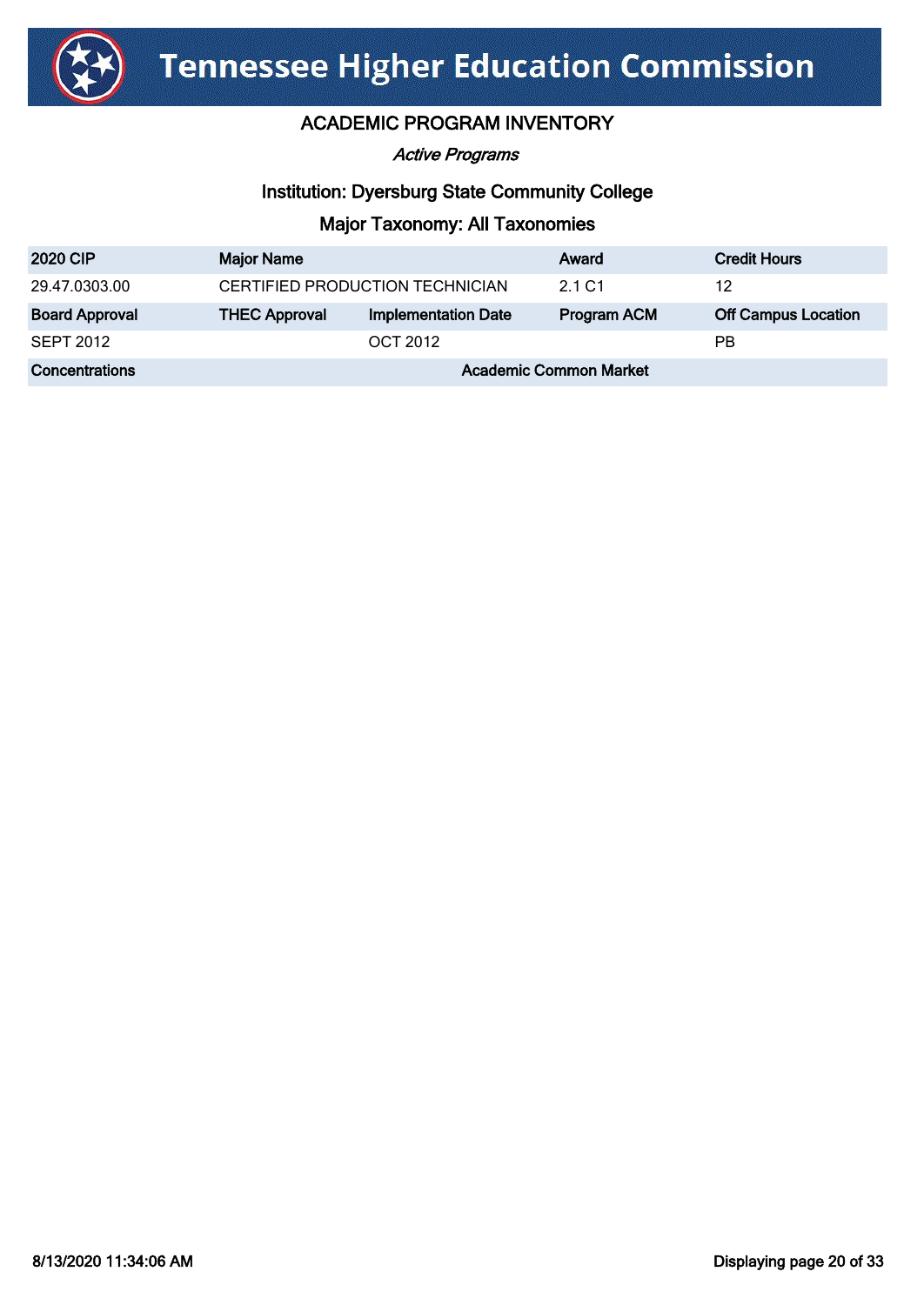

Active Programs

# Institution: Dyersburg State Community College

| <b>2020 CIP</b>       | <b>Major Name</b>             |                            | Award              | <b>Credit Hours</b>        |
|-----------------------|-------------------------------|----------------------------|--------------------|----------------------------|
| 31.51.0000.00         | PRE-ALLIED HEALTH             |                            | 2.1 C <sub>2</sub> | 23                         |
| <b>Board Approval</b> | <b>THEC Approval</b>          | <b>Implementation Date</b> | <b>Program ACM</b> | <b>Off Campus Location</b> |
| <b>JUNE 2011</b>      |                               | AUG 2011                   |                    | AA, PB                     |
| Concentrations        | <b>Academic Common Market</b> |                            |                    |                            |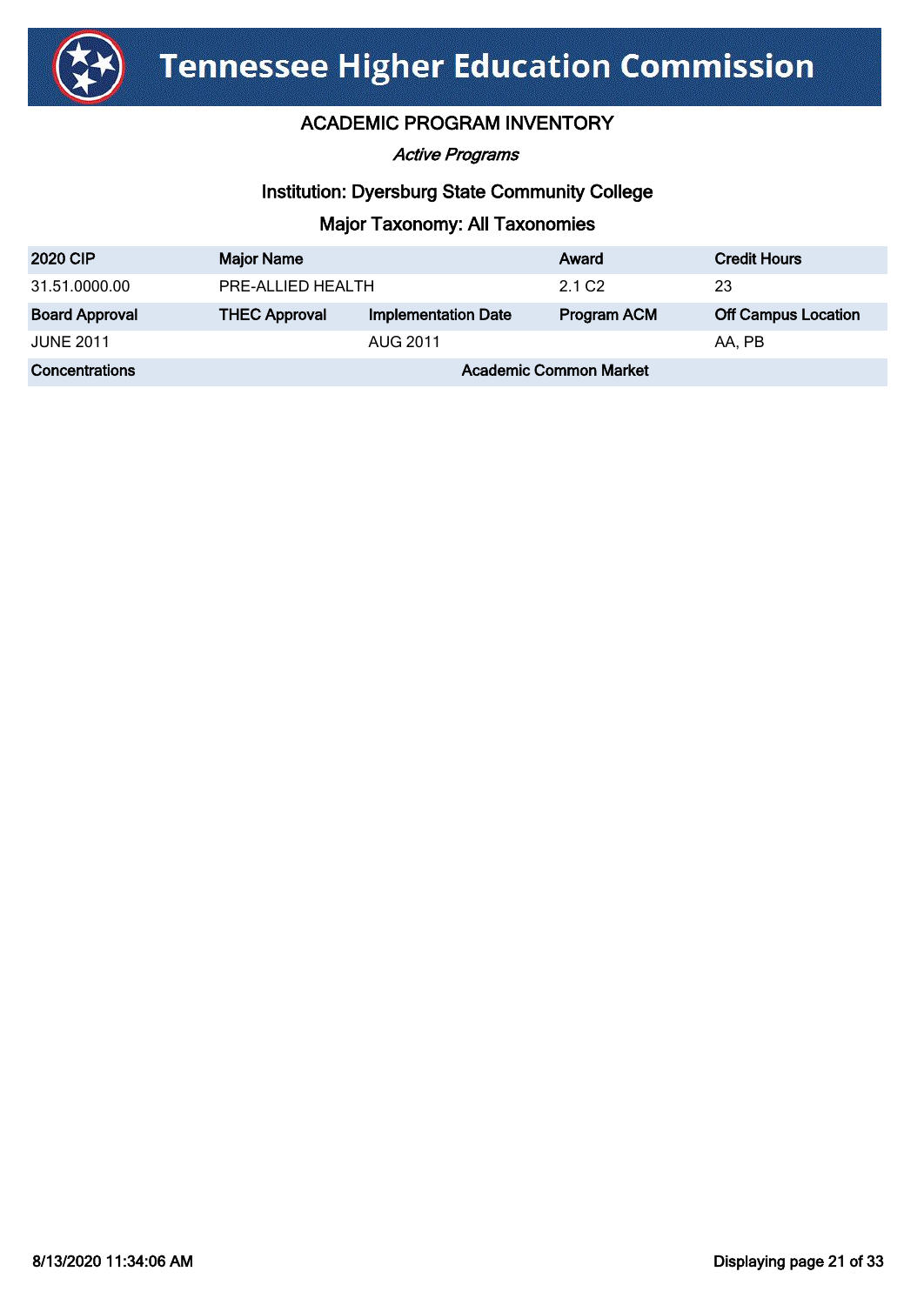

Active Programs

# Institution: Dyersburg State Community College

| <b>2020 CIP</b>       | <b>Major Name</b>                    |                            | Award              | <b>Credit Hours</b>        |
|-----------------------|--------------------------------------|----------------------------|--------------------|----------------------------|
| 31.51.0707.00         | <b>HEALTH INFORMATION MANAGEMENT</b> |                            | 2.3 AAS            | 69                         |
| <b>Board Approval</b> | <b>THEC Approval</b>                 | <b>Implementation Date</b> | <b>Program ACM</b> | <b>Off Campus Location</b> |
|                       | 07/26/96                             | <b>FALL 1996</b>           |                    | AA, PB                     |
| Concentrations        | <b>Academic Common Market</b>        |                            |                    |                            |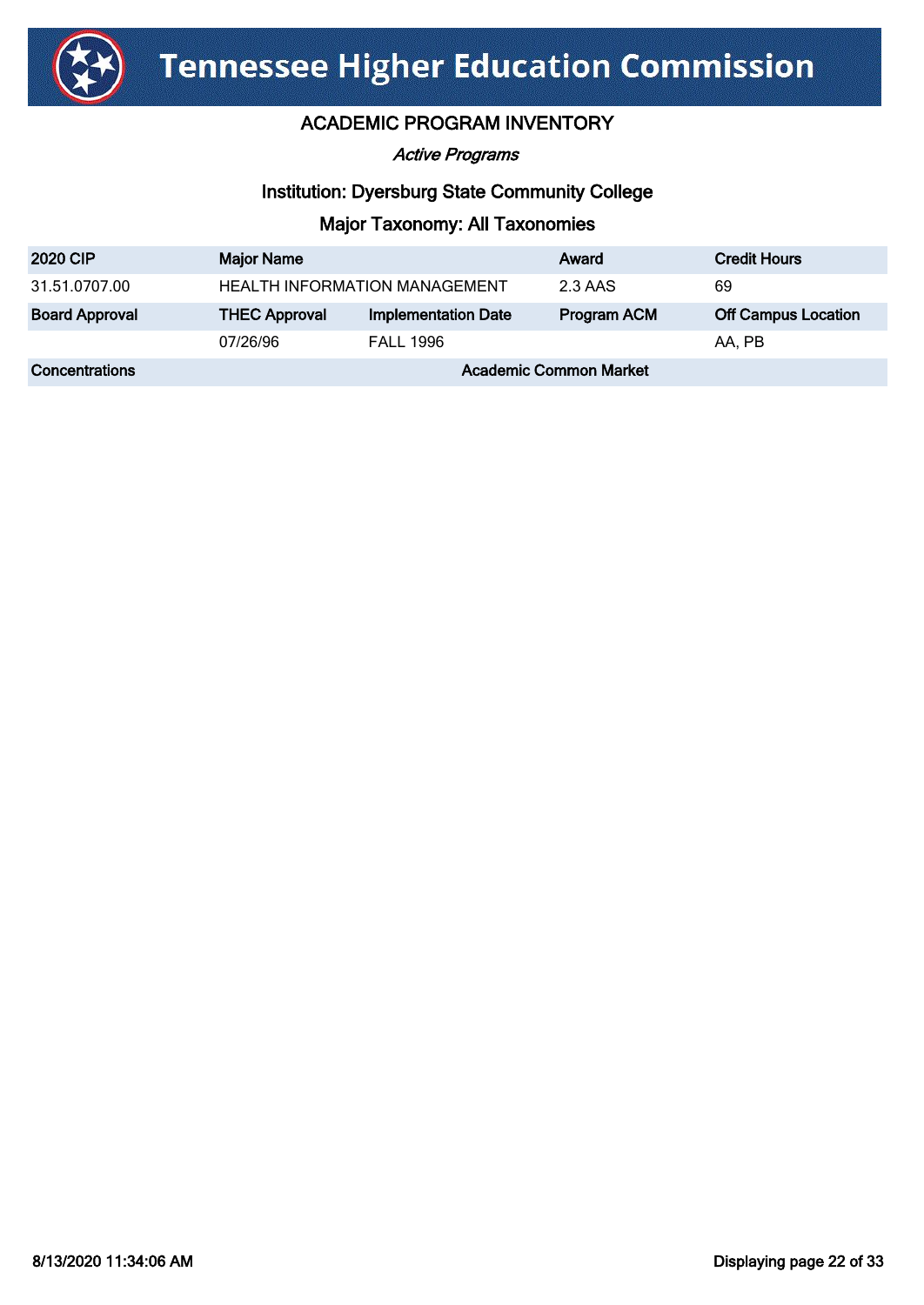

Active Programs

## Institution: Dyersburg State Community College

| <b>2020 CIP</b>       | <b>Major Name</b>             |                            | Award              | <b>Credit Hours</b>        |
|-----------------------|-------------------------------|----------------------------|--------------------|----------------------------|
| 31.51.0707.00         | <b>MEDICAL CODING</b>         |                            | 2.2 C1             | 30                         |
| <b>Board Approval</b> | <b>THEC Approval</b>          | <b>Implementation Date</b> | <b>Program ACM</b> | <b>Off Campus Location</b> |
|                       | 2002                          |                            |                    | AA, PB                     |
| Concentrations        | <b>Academic Common Market</b> |                            |                    |                            |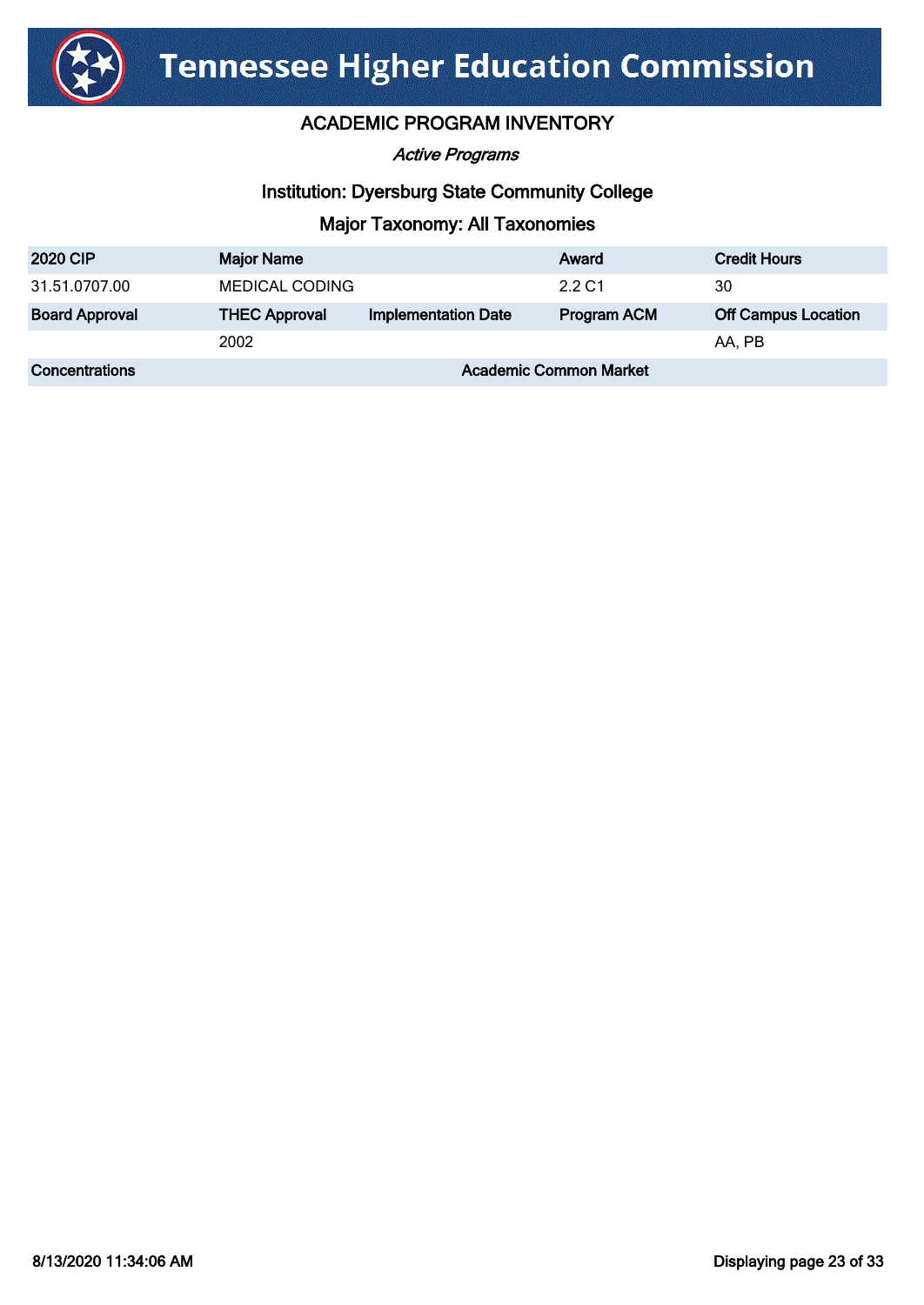

Active Programs

# Institution: Dyersburg State Community College

| <b>2020 CIP</b>       | <b>Major Name</b>             |                            | Award              | <b>Credit Hours</b>        |
|-----------------------|-------------------------------|----------------------------|--------------------|----------------------------|
| 31.51.0707.01         | ELECTRONIC HEALTH RECORD      |                            | 2.1 C1             | 22                         |
| <b>Board Approval</b> | <b>THEC Approval</b>          | <b>Implementation Date</b> | <b>Program ACM</b> | <b>Off Campus Location</b> |
| <b>MARCH 2010</b>     |                               | AUG 2010                   |                    | AA, PB                     |
| Concentrations        | <b>Academic Common Market</b> |                            |                    |                            |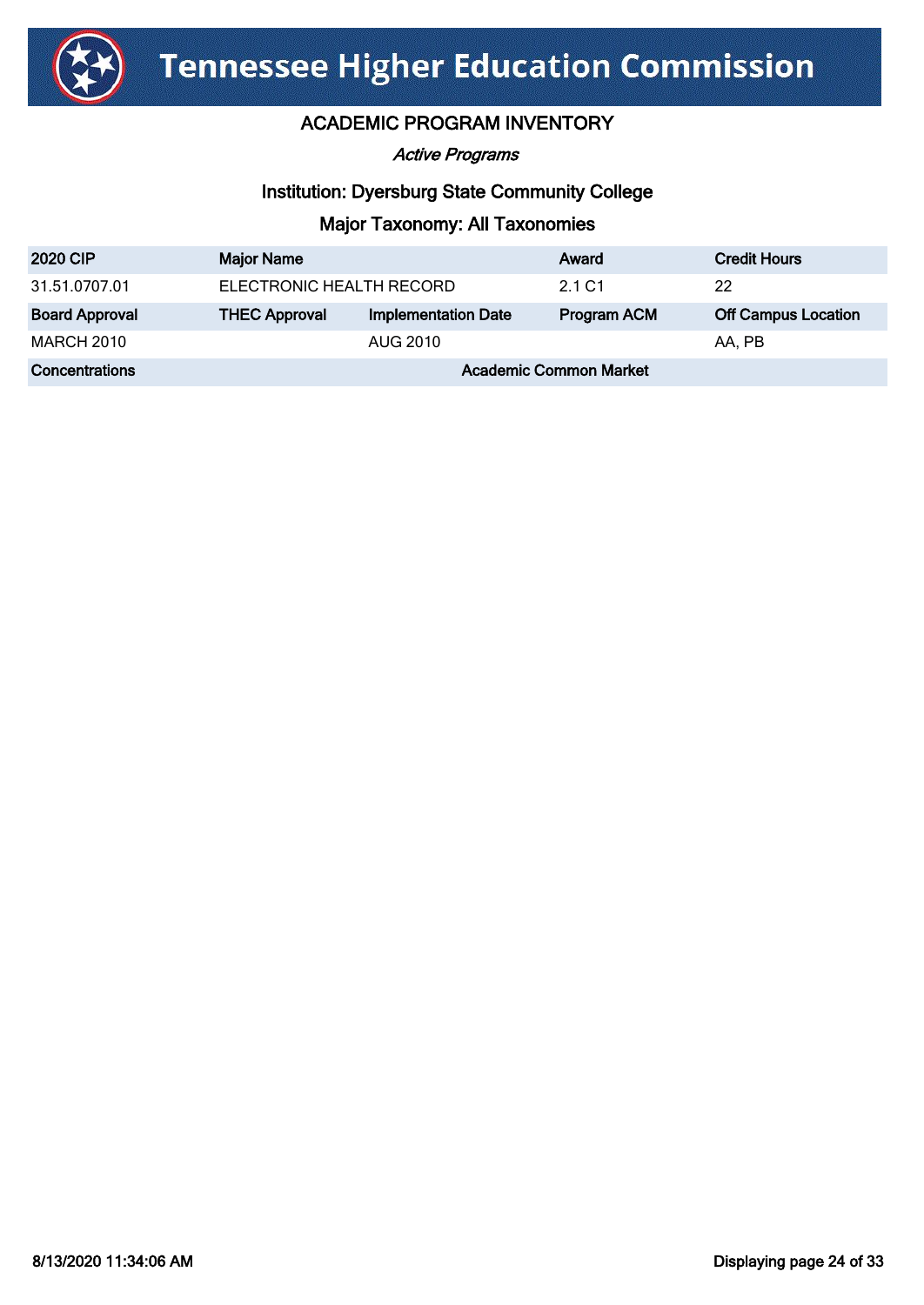

Active Programs

# Institution: Dyersburg State Community College

| <b>2020 CIP</b>       | <b>Major Name</b>             |                            | Award       | <b>Credit Hours</b>        |
|-----------------------|-------------------------------|----------------------------|-------------|----------------------------|
| 31.51.0801.00         | <b>HEALTHCARE TECHNICIAN</b>  |                            | 2.1 C1      | 18                         |
| <b>Board Approval</b> | <b>THEC Approval</b>          | <b>Implementation Date</b> | Program ACM | <b>Off Campus Location</b> |
| AUG 2017              | AUG 2017                      |                            |             | <b>PB</b>                  |
| Concentrations        | <b>Academic Common Market</b> |                            |             |                            |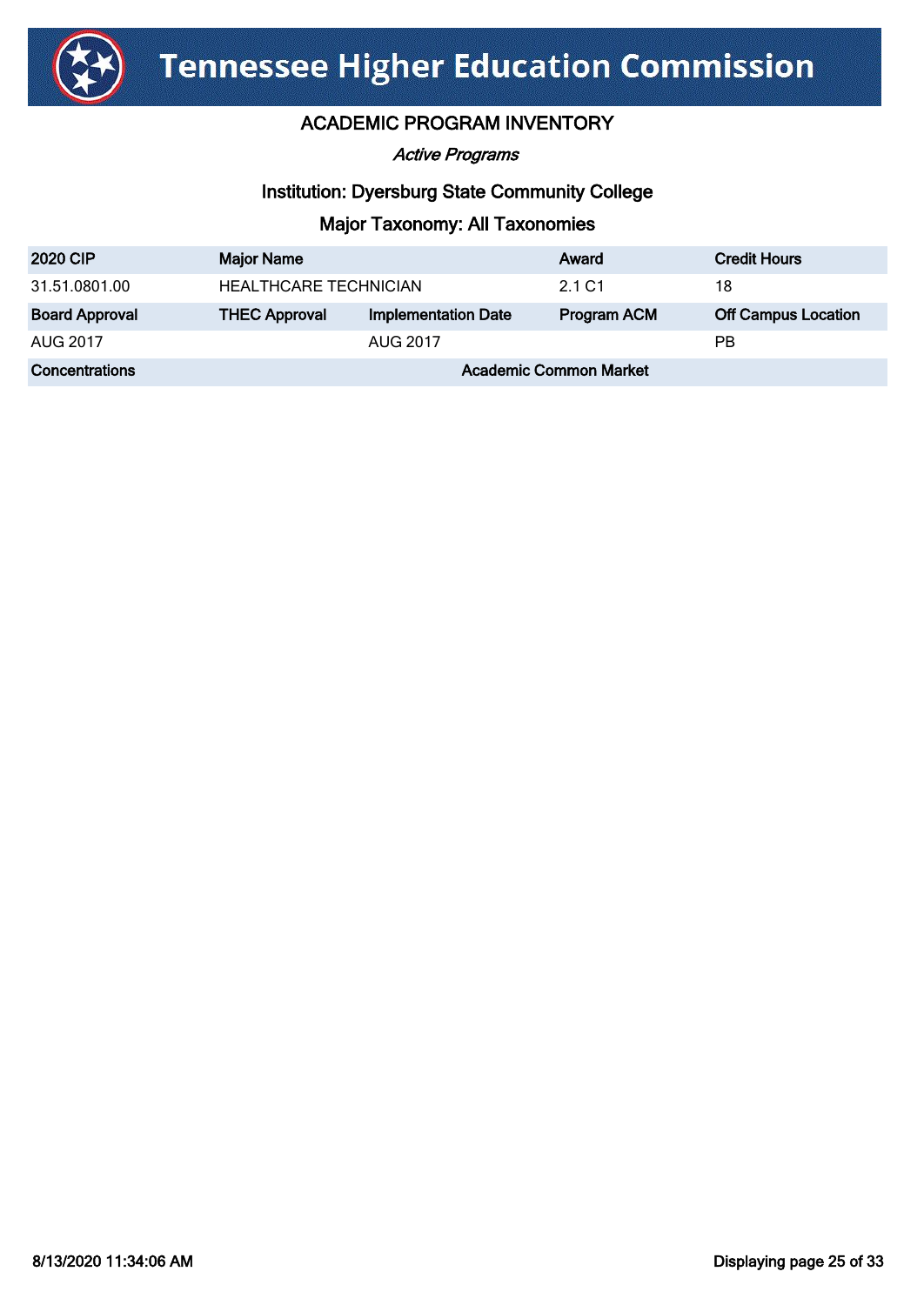

Active Programs

## Institution: Dyersburg State Community College

| <b>2020 CIP</b>       | <b>Major Name</b>             |                            | Award              | <b>Credit Hours</b>        |
|-----------------------|-------------------------------|----------------------------|--------------------|----------------------------|
| 31.51.0904.00         | <b>PARAMEDIC</b>              |                            | 2.2 C1             | 43                         |
| <b>Board Approval</b> | <b>THEC Approval</b>          | <b>Implementation Date</b> | <b>Program ACM</b> | <b>Off Campus Location</b> |
|                       |                               | 08-2009                    |                    |                            |
| Concentrations        | <b>Academic Common Market</b> |                            |                    |                            |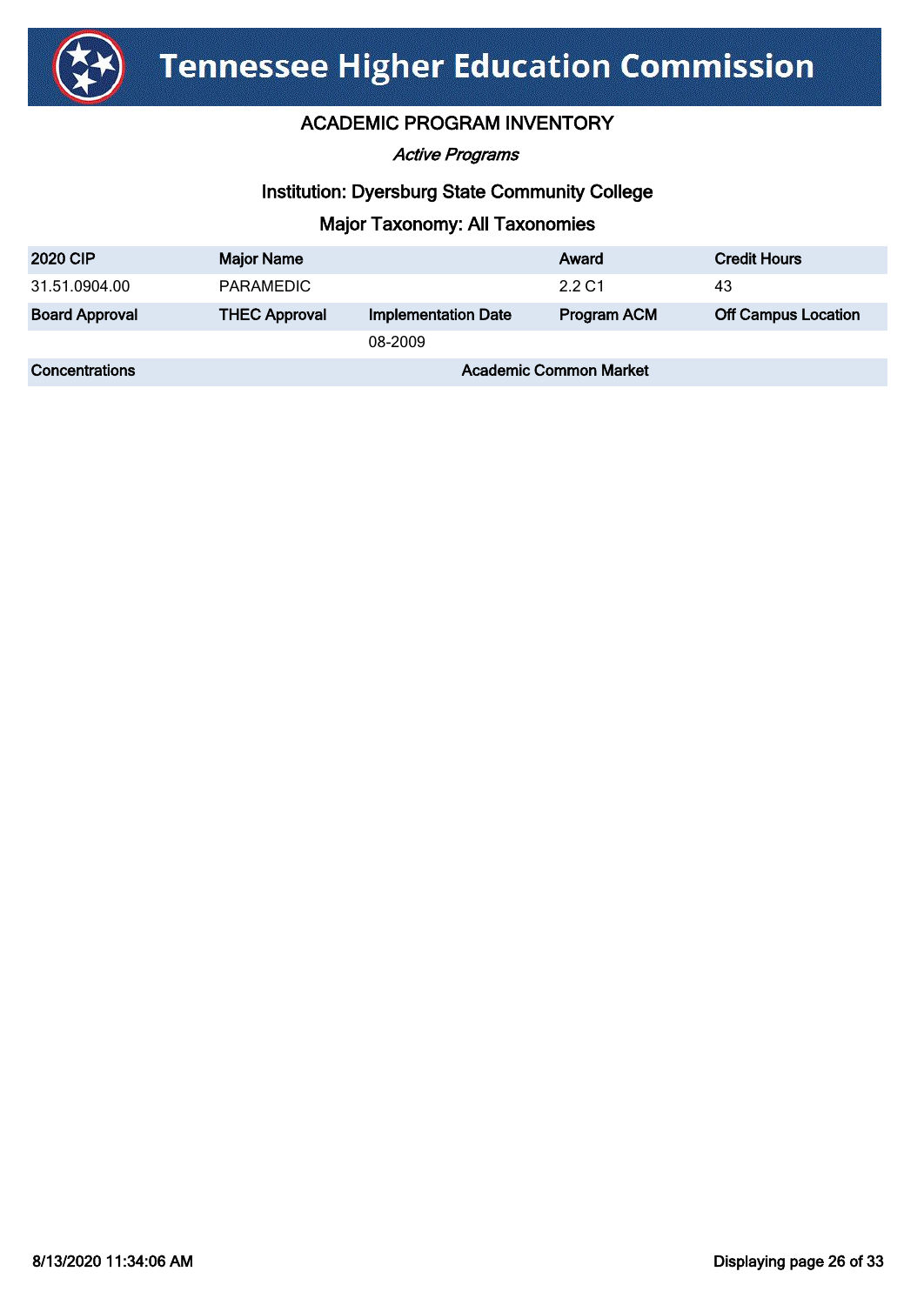

Active Programs

# Institution: Dyersburg State Community College

# Major Taxonomy: All Taxonomies

| <b>2020 CIP</b>       | <b>Major Name</b>             |                            | Award       | <b>Credit Hours</b>        |
|-----------------------|-------------------------------|----------------------------|-------------|----------------------------|
| 31.51.0904.00         | EMERGENCY MEDICAL SERVICES    |                            | 2.3 AAS     | 63-64                      |
| <b>Board Approval</b> | <b>THEC Approval</b>          | <b>Implementation Date</b> | Program ACM | <b>Off Campus Location</b> |
|                       | 08-2009                       |                            |             | РB                         |
| <b>Concentrations</b> | <b>Academic Common Market</b> |                            |             |                            |

ADVANCED EMERGENCY MEDICAL TECHNICIAN

PARAMEDIC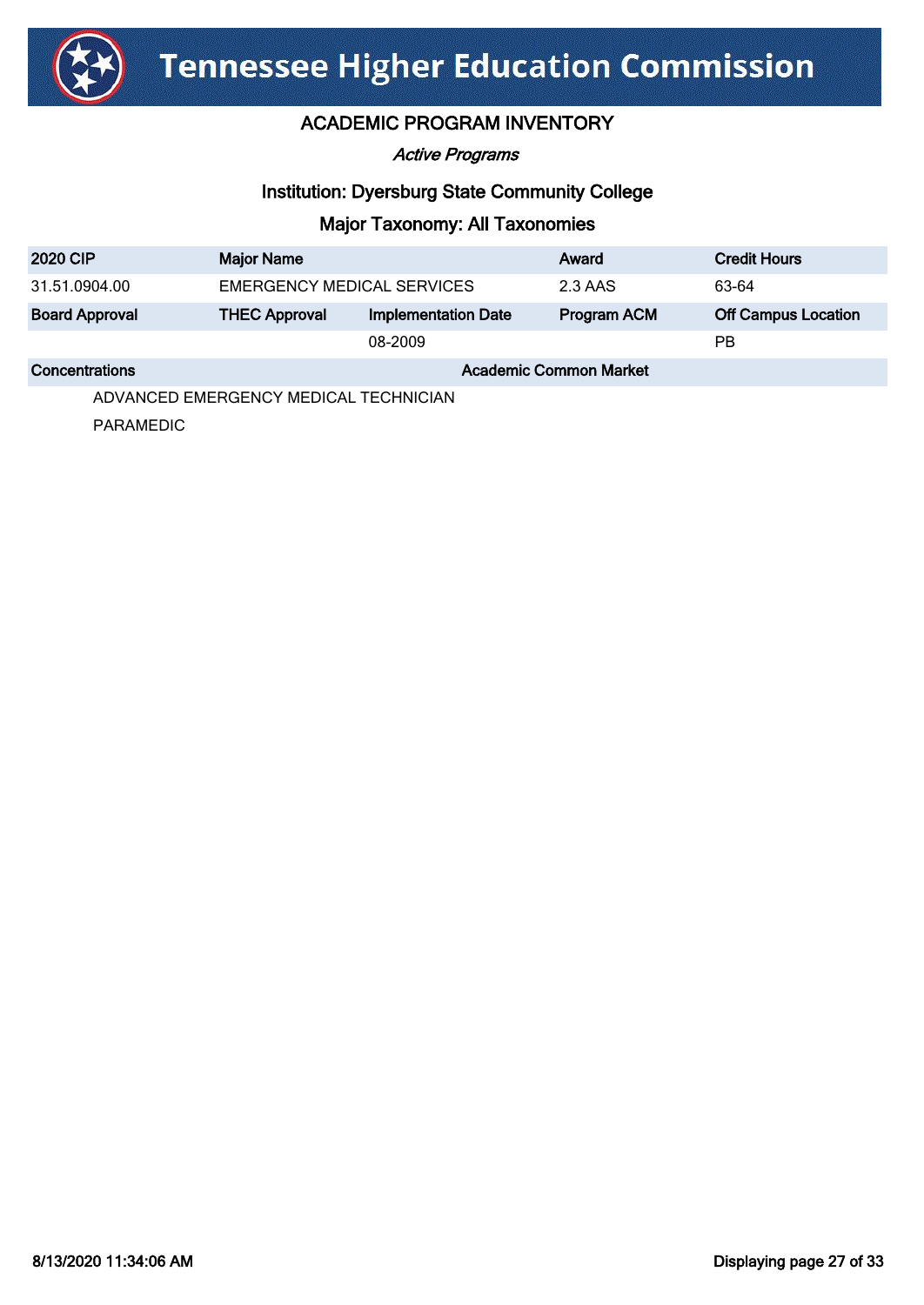

Active Programs

# Institution: Dyersburg State Community College

| <b>2020 CIP</b>       | <b>Major Name</b>             |                            | Award              | <b>Credit Hours</b>        |
|-----------------------|-------------------------------|----------------------------|--------------------|----------------------------|
| 31.51.0904.02         | EMERGENCY MEDICAL TECHNICIAN  |                            | 2.1 C1             | 16                         |
| <b>Board Approval</b> | <b>THEC Approval</b>          | <b>Implementation Date</b> | <b>Program ACM</b> | <b>Off Campus Location</b> |
| MAY 2014              |                               |                            |                    | РB                         |
| <b>Concentrations</b> | <b>Academic Common Market</b> |                            |                    |                            |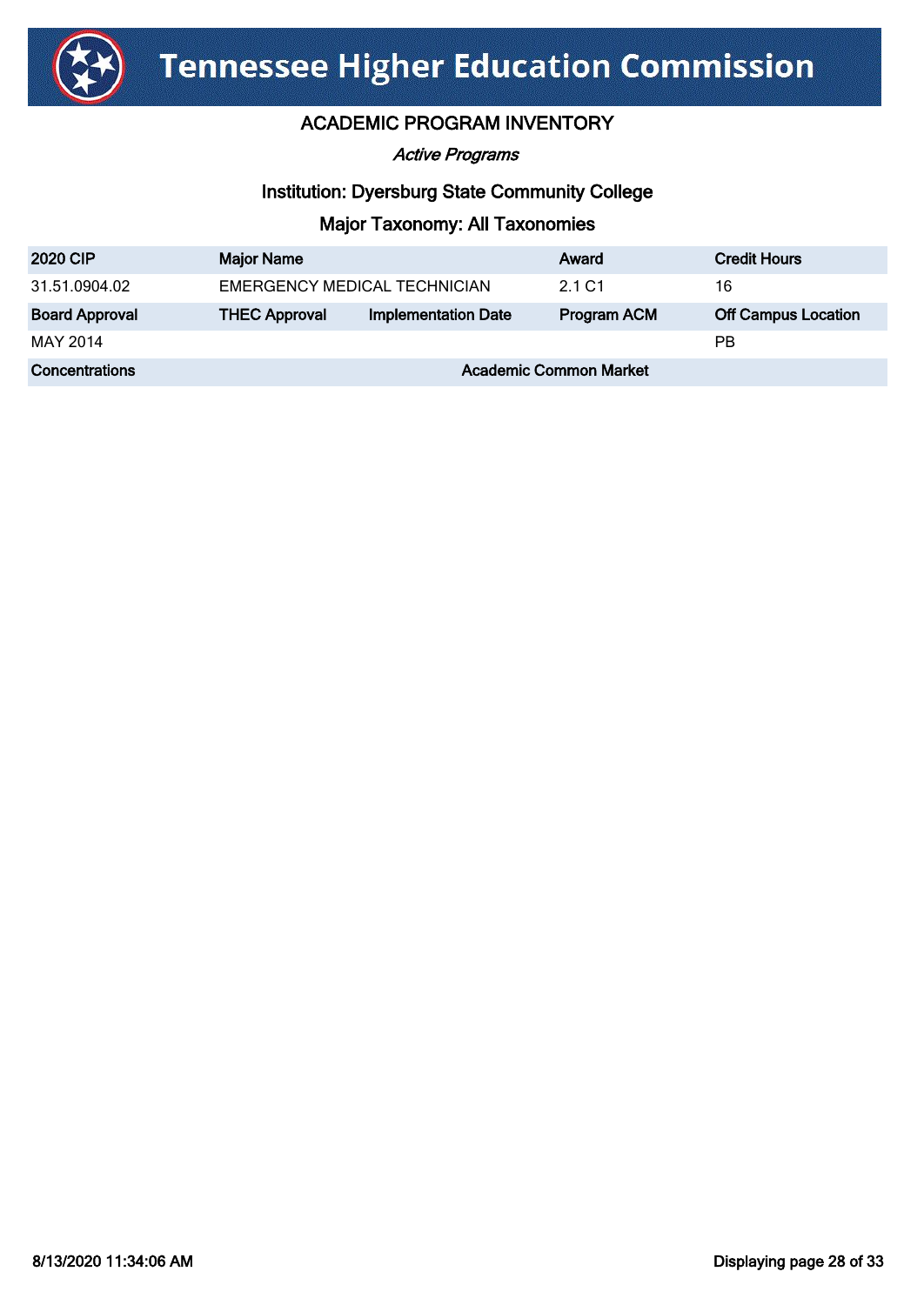

Active Programs

# Institution: Dyersburg State Community College

| <b>2020 CIP</b>       | <b>Major Name</b>                               |                            | Award       | <b>Credit Hours</b>        |
|-----------------------|-------------------------------------------------|----------------------------|-------------|----------------------------|
| 31.51.0904.03         | ADVANCED EMERGENCY MEDICAL<br><b>TECHNICIAN</b> |                            | 2.1 C1      | 16                         |
| <b>Board Approval</b> | <b>THEC Approval</b>                            | <b>Implementation Date</b> | Program ACM | <b>Off Campus Location</b> |
| MAY 2014              |                                                 |                            |             | РB                         |
| Concentrations        | <b>Academic Common Market</b>                   |                            |             |                            |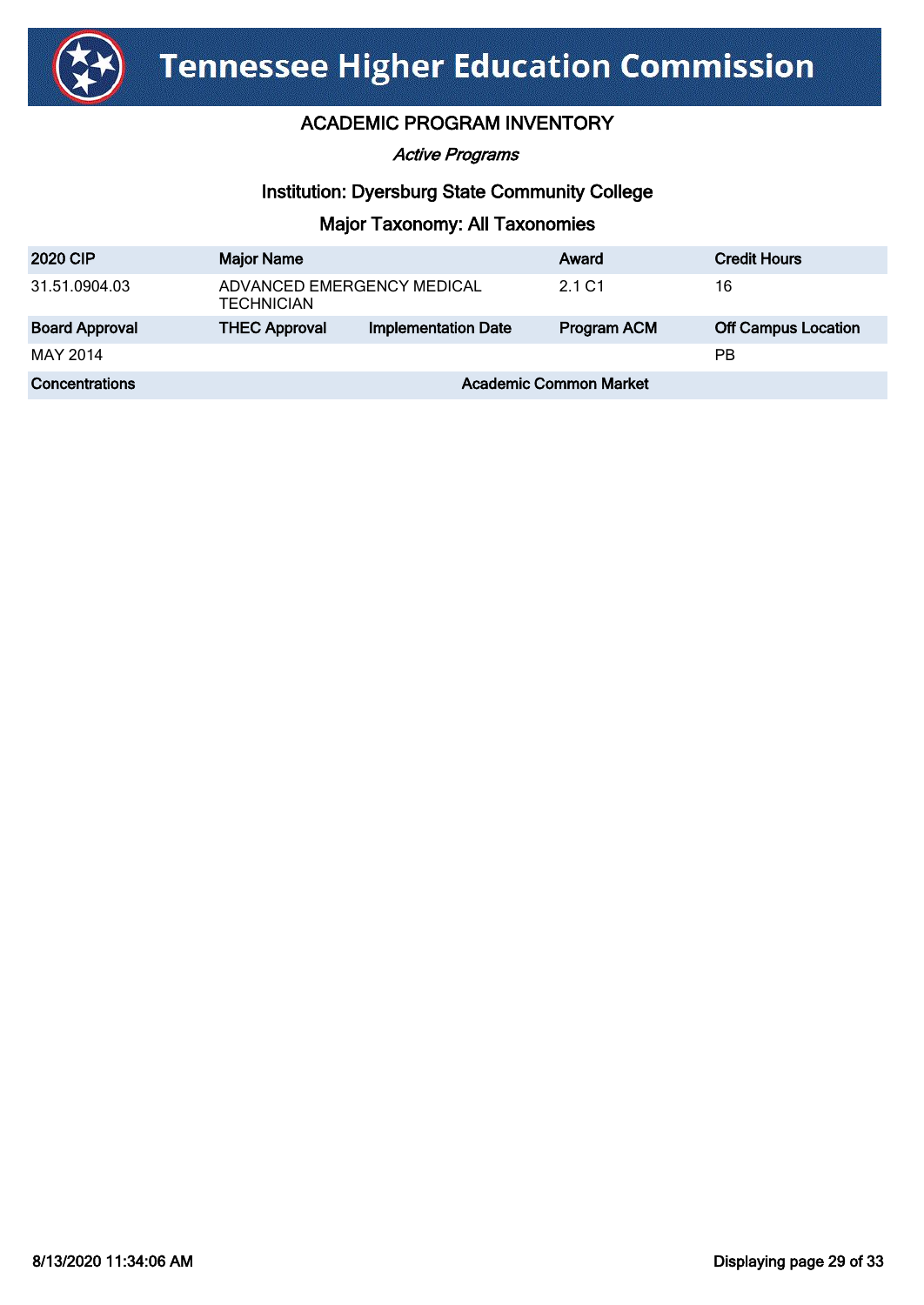

Active Programs

# Institution: Dyersburg State Community College

| <b>2020 CIP</b>       | <b>Major Name</b>             |                            | Award       | <b>Credit Hours</b>        |
|-----------------------|-------------------------------|----------------------------|-------------|----------------------------|
| 31.51.3801.00         | <b>NURSING</b>                |                            | 2.3 AAS     | 66                         |
| <b>Board Approval</b> | <b>THEC Approval</b>          | <b>Implementation Date</b> | Program ACM | <b>Off Campus Location</b> |
|                       |                               |                            |             | РB                         |
| Concentrations        | <b>Academic Common Market</b> |                            |             |                            |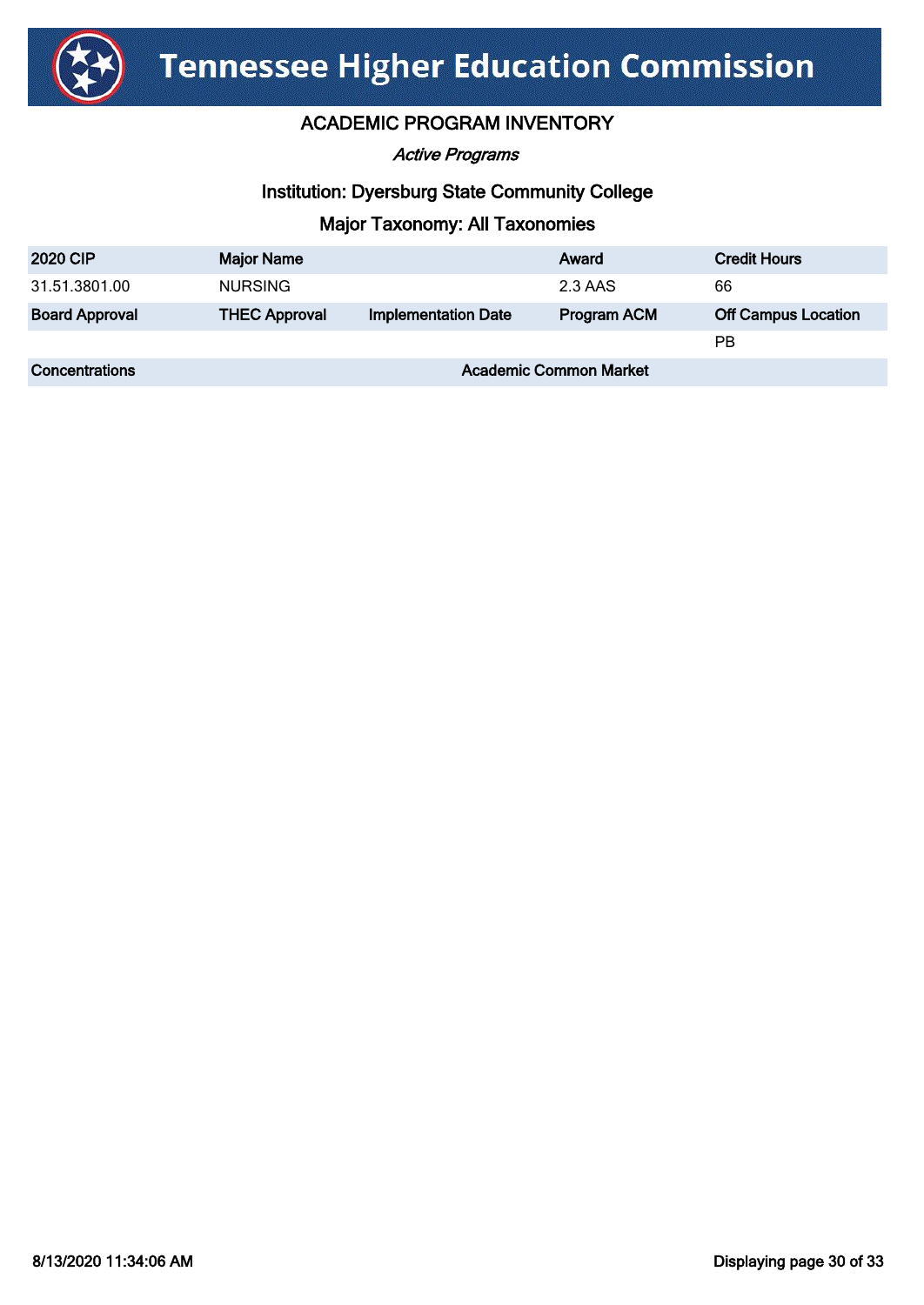

Active Programs

## Institution: Dyersburg State Community College

| <b>2020 CIP</b>       | <b>Major Name</b>             |                            | Award       | <b>Credit Hours</b>        |
|-----------------------|-------------------------------|----------------------------|-------------|----------------------------|
| 31.51.9999.01         | <b>HEALTH SCIENCES</b>        |                            | 2.3 AAS     | 60                         |
| <b>Board Approval</b> | <b>THEC Approval</b>          | <b>Implementation Date</b> | Program ACM | <b>Off Campus Location</b> |
| AUG 2017              | AUG 2017                      |                            | <b>PB</b>   |                            |
| Concentrations        | <b>Academic Common Market</b> |                            |             |                            |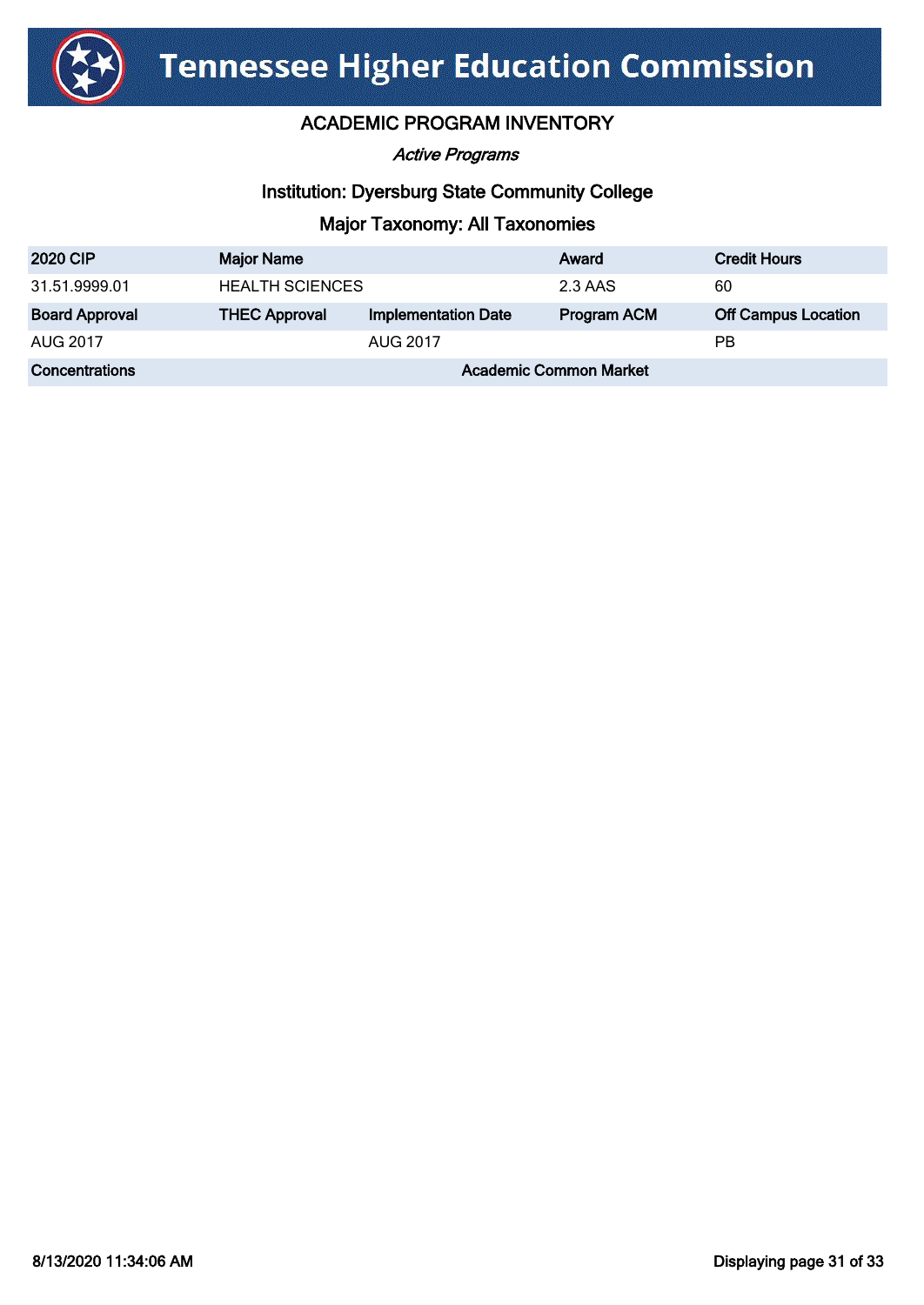

Active Programs

# Institution: Dyersburg State Community College

# Major Taxonomy: All Taxonomies

| <b>2020 CIP</b>       | <b>Major Name</b>             |                            | Award              | <b>Credit Hours</b>        |
|-----------------------|-------------------------------|----------------------------|--------------------|----------------------------|
| 32.52.0201.01         | <b>BUSINESS</b>               |                            | 2.3 AAS            | 63                         |
| <b>Board Approval</b> | <b>THEC Approval</b>          | <b>Implementation Date</b> | <b>Program ACM</b> | <b>Off Campus Location</b> |
|                       |                               |                            |                    | РB                         |
| Concentrations        | <b>Academic Common Market</b> |                            |                    |                            |

ACCOUNTING

ADMINISTRATIVE PROFESSIONAL TECH COMPUTER AND INFORMATION SYSTEMS MANAGEMENT SUPPLY CHAIN MANAGEMENT